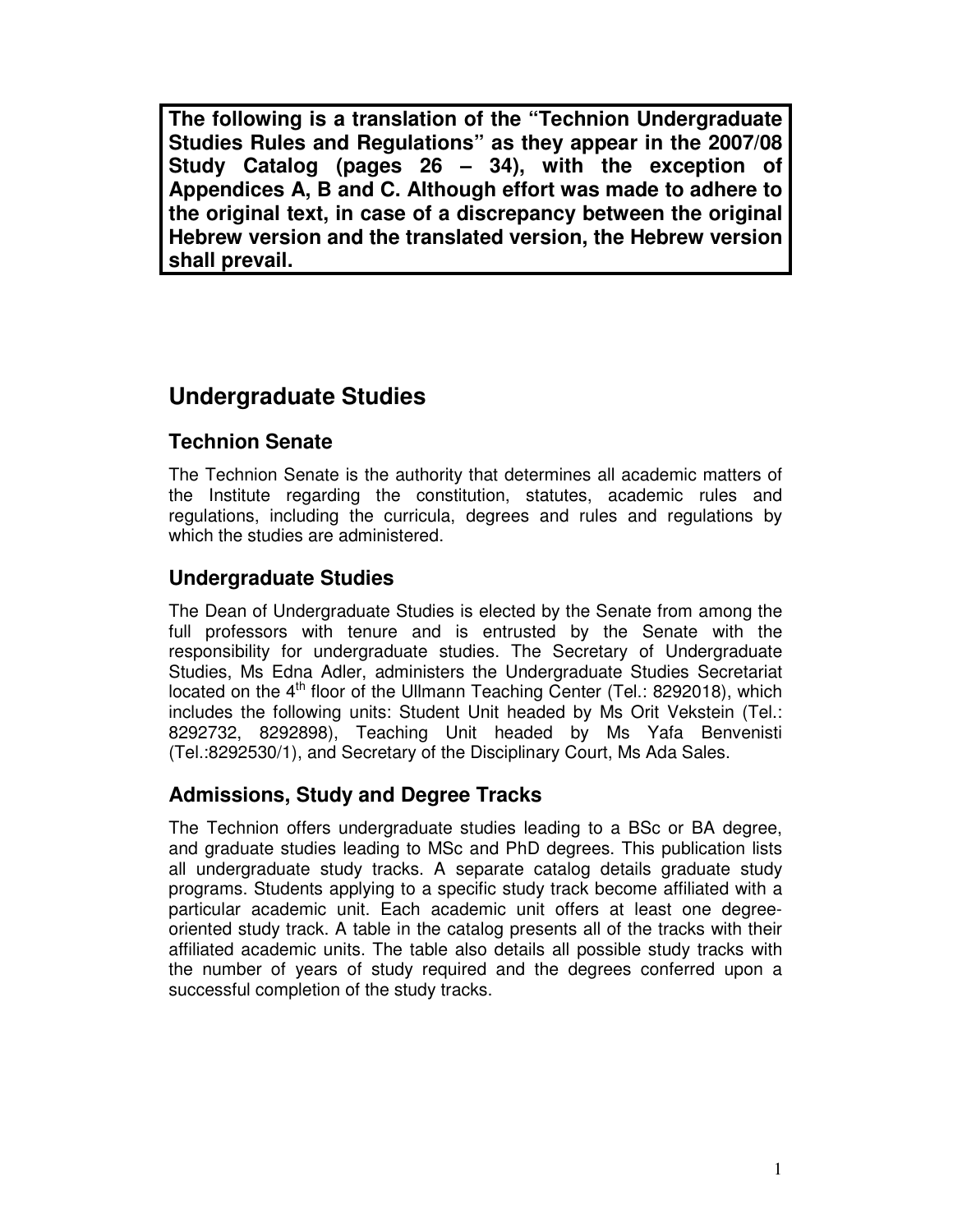Most study tracks require four years of study and confer a Bachelor of Science (BSc) degree in a specific field. There are also three-year tracks leading to a Bachelor of Science (BSc) or Bachelor of Arts (BA) degree. The exceptions are Architecture, requiring five years, and Medicine, requiring six years (after three years a BSc in Medical Sciences is awarded; after the sixth year and one year of internship, an MD is conferred).

#### **General Studies**

Students can also apply directly to a General Studies program. After completing one year with sufficiently high grades, they may transfer to one of the regular study tracks. For details, see the Applicant's Information Booklet.

# **Conditions for Admission to Undergraduate Studies**

The Dean of Undergraduate Studies is responsible for admission to the Technion. The terms of acceptance and instructions for applying to the undergraduate study programs are given in the Applicant's Information Booklet distributed by the Technion's Registration and Admissions Center (Ullmann Teaching Center, 4<sup>th</sup> floor, Tel.: 8293306). Acceptance information follows.

#### **Applicants without Previous University-Level Studies**

Applicants with Israeli matriculation certificates will be evaluated on the basis of their matriculation grades and psychometric examination marks, and in required instances, also on their placement examination results.

Applicants with non-Israeli matriculation certificates are accepted on the basis of Technion examination grades in mathematics, physics, Hebrew and English, and their psychometric examination marks. All applicants to the Faculty of Architecture and Town Planning are required to take architecture placement examinations. All applicants to the Faculty of Medicine will also be required to undergo additional testing.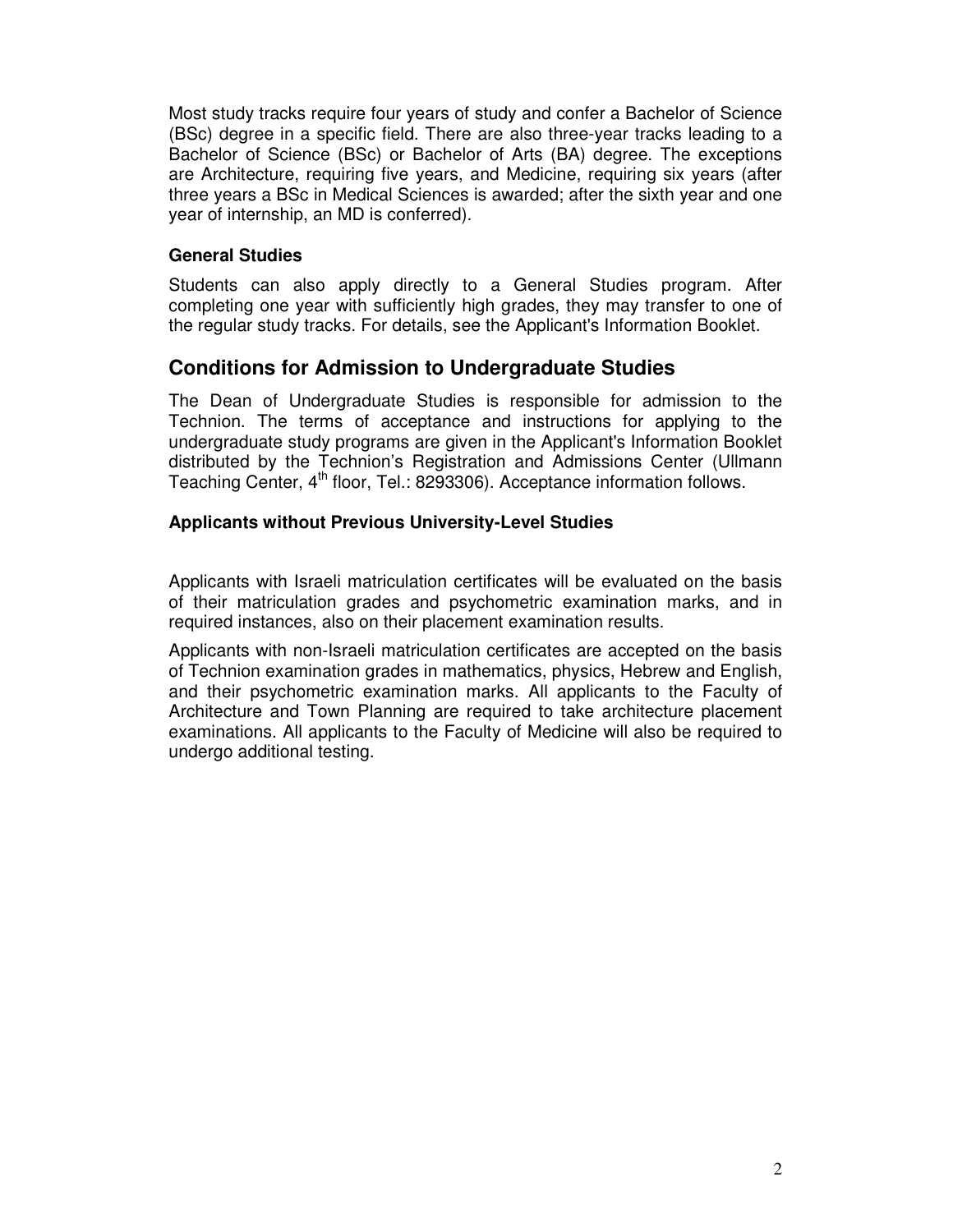#### **Applicants with Previous University-Level Studies**

Students whose studies at the Technion were voluntarily or involuntarily terminated are eligible for re-acceptance on the basis of their initial terms of acceptance and their past achievements in the Technion. The academic unit to which they are applying presents its recommendations to the Dean of Undergraduate Studies. If the applicant is accepted, the academic unit will decide whether to impose supplementary study requirements based on changes in the study program and considering the number of years since suspension of studies. In addition, the head of the academic unit may recommend to the Dean of Undergraduate Studies that the student repeat certain courses. (Generally, this is done for courses in which the grade was less than 65.) Applicants who studied or are presently studying in other institutes of higher education are required to provide the Registration and Admissions Center with complete information regarding their studies, including course syllabi, grades and all relevant academic decisions. Acceptance to the Technion will be based on these past achievements and on psychometric examination results. The academic unit will recommend to the Dean of Undergraduate Studies regarding acceptance of the applicant. Once accepted, these applicants may apply for credit for courses successfully completed that are relevant to their proposed study program. The unit will recommend to the Dean of Undergraduate Studies whether to grant credit. Frequently, receiving credit will be contingent on the student achieving appropriate grades during the course of study. No academic credits (either a grade or deferment) will be given for courses studied during the period in which the student was expelled from the Technion on disciplinary grounds.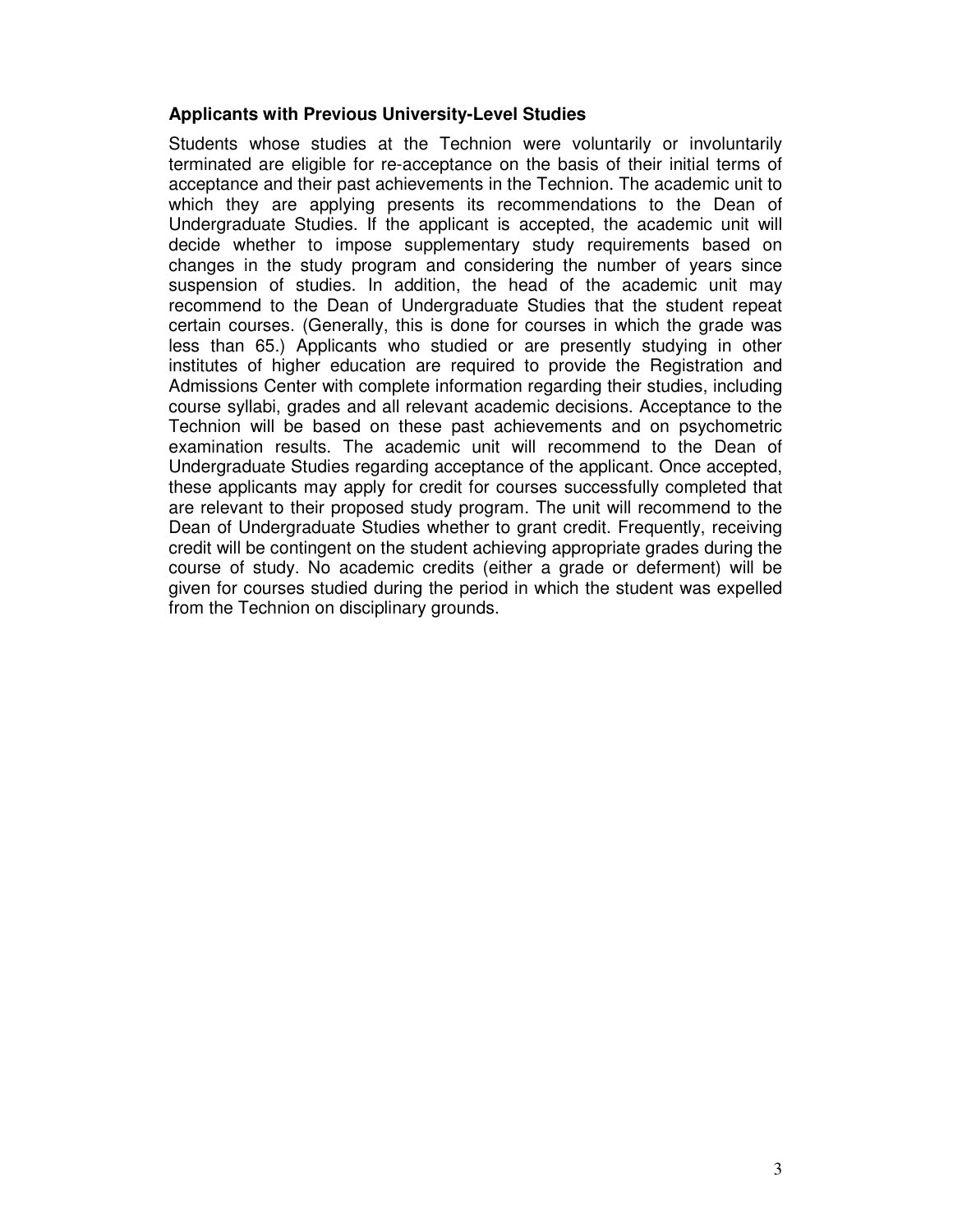# **Course of Study**

The following is a review of the Undergraduate Studies Program.

#### **Commencement of Study**

Candidates must commence studying in the semester immediately following their acceptance. Only the Dean of Undergraduate Studies is authorized to permit candidates, in exceptional circumstances, to postpone commencement of their studies by one semester. Candidates accepted to the winter semester may begin studying in the preceding summer semester.

#### **Semesters**

The Technion has two regular semesters: winter and spring. Each semester is approximately 14 weeks long, excluding holidays and vacations. There is also a non-obligatory, seven-week summer semester during which a limited number of courses are given. Students may use this semester to fill in gaps or accelerate their study program. Since the summer semester is short, each course has double the weekly hours of instruction of the regular semesters. Students begin studying in either the winter or spring semester, except in those academic units that conduct registration only once a year (see the Applicant's Information Booklet).

#### **Semester Courses**

The basic instruction unit is a single semester course. Students who complete the course are tested, graded, and, if they pass, are given course credits. Failure in a course means that no credit is given.

Before registering for a course, all prerequisites must be completed. Students taking a comprehensive or an incorporated course lose the credits of the prior course.

#### **Placement Examinations**

Prior to studying at the Technion, students take placement examinations in English (as part of their psychometric examination). Students who do not have Israeli matriculation certificates must also take the Hebrew placement examination. Some students may also have to take the physics placement examination.

#### **English Placement**

English placement examinations are compulsory for all students accepted to the Technion. The English part of the psychometric examination, or the "Amir" examination, determines the level in which the student will be placed. There is a minimum level of English beneath which an applicant cannot be accepted to the Technion.

Students will be classified at one of the following levels: Scientific English 1, Scientific English 2, Technical English, or exemption.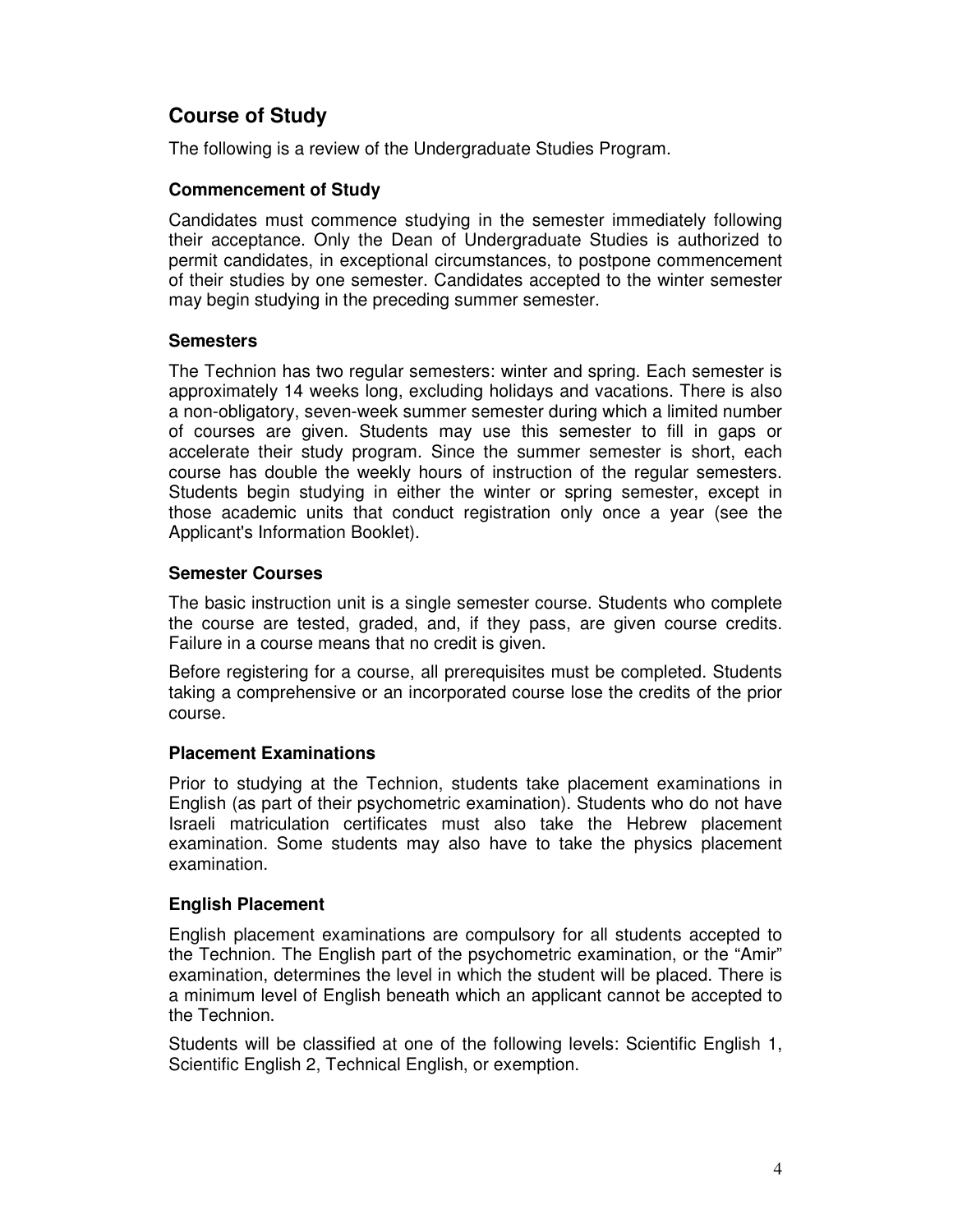#### **Physics Placement**

The physics placement examination has two sections: mechanics and electricity. Students at the Technion must pass both sections of this examination. Each is a prerequisite incumbent on all students that must be met prior to their registration for regular physics courses, with the exception of students in the following programs: architecture, landscape architecture, economics, biology, education in technology and science (in the biology, mathematics teaching and computer science teaching programs), medical laboratory sciences, and general studies. Students who, as part of their Israeli matriculation, took four physics units and had grades of at least 70 are also exempt, as are students who successfully finished a physics program at another university either in Israel or abroad, and students who studied physics in foreign high schools and whose application for exemption has been authorized by the Committee for Certificate Authenticity. An exemption from the mechanics section will be given to students who have taken, as part of the Technology for Technicians Program, the mechanics or agricultural mechanics track and passed the external examinations in technical mechanics with a grade of at least 70. An exemption from the theory of electricity section will be given to students who took, as part of the Technology for Technicians Program, either the electronics or instrumentation and control track, and passed the external examinations in the primary course with a grade of at least 70. An exemption from both sections is given to students who have taken the courses Basic Physics A (20113) and Basic Physics B (20114), or Basic Physics (20125) of the Open University and received a grade of at least 70. An exemption from the mechanics section will be given to students who have taken the course Basic Physics A (20113) of the Open University and received a grade of at least 70. Note: for exemption from the electricity section, it does not suffice to have taken the course Basic Physics B (20114).

#### **Hebrew Placement**

Technion students who do not have Israeli matriculation certificates must take a Hebrew placement examination. There is a minimum level of Hebrew beneath which one cannot be accepted to the Technion. The placement levels are: Hebrew 2, Advanced Hebrew 2, or exemption, which does not confer academic credit. In addition, each student who must take the Hebrew placement examination must also take the course Selected Topics in the History of Israel (324055).

## **Degree-Oriented Study Programs**

Each study track is comprised of required courses, recommended elective courses and free elective courses available in any field the student selects. The description also lists the number of credits required for its completion.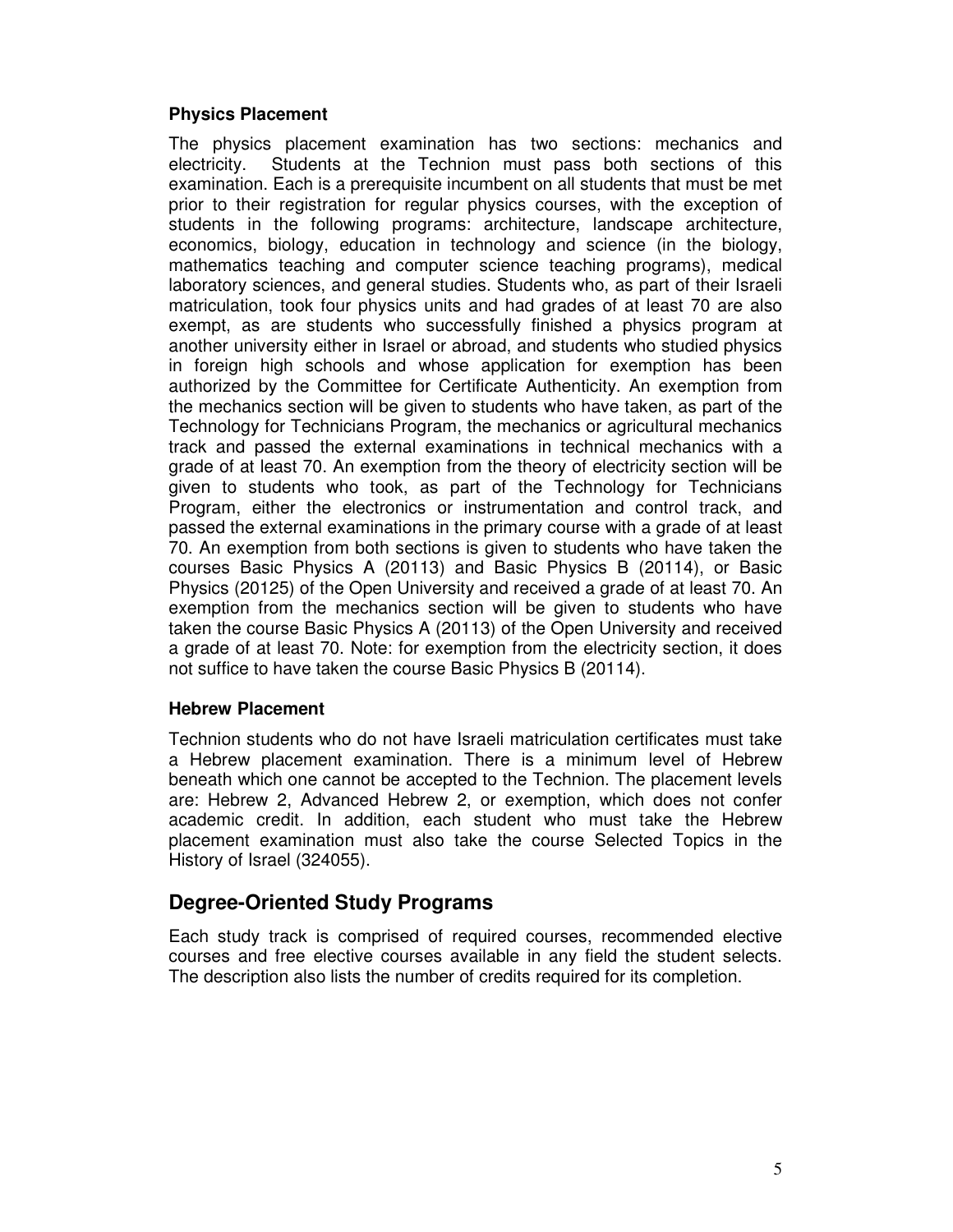This catalog provides detailed descriptions of the study tracks with recommended courses for each semester. The recommendations assume that students will complete approximately 20 credits per semester. Students may advance at a different pace than the recommendation; they should proceed at the pace best suited to them, their talents and situations. Prior to each semester, students, preferably with the assistance of an adviser, select and register for their individual semester study program. After the semester starts, students may make changes in their program until the deadline set for making changes during that semester.

All students are advised to complete the Technical English course as soon as possible to enable them to read professional literature in English. Students are also recommended to select humanities courses as part of their free elective credit requirements in order to broaden their perspective. Students should verify that their personal program meets the degree requirements by consulting their academic unit's undergraduate administration secretariat. They will verify that at the end of their studies, students will have met all their academic requirements.

Students excelling in their studies will be placed on the "Dean's List" or the "President's List" of Outstanding Students; the latter receives a cash award. Each academic unit will make appropriate recommendations to the Dean of Undergraduate Studies regarding students failing in their studies. The Dean of Undergraduate Studies makes the final decision regarding termination of studies.

# **Degree Conferment**

After a student has successfully met all his degree requirements, the academic unit will recommend to the Dean of Undergraduate Studies that the student be awarded a degree. Students receive confirmation of completion of studies, and commencement ceremonies are held once a year in June. Students who have completed their studies with distinction will have this noted on their degree certificates (cum laude or summa cum laude).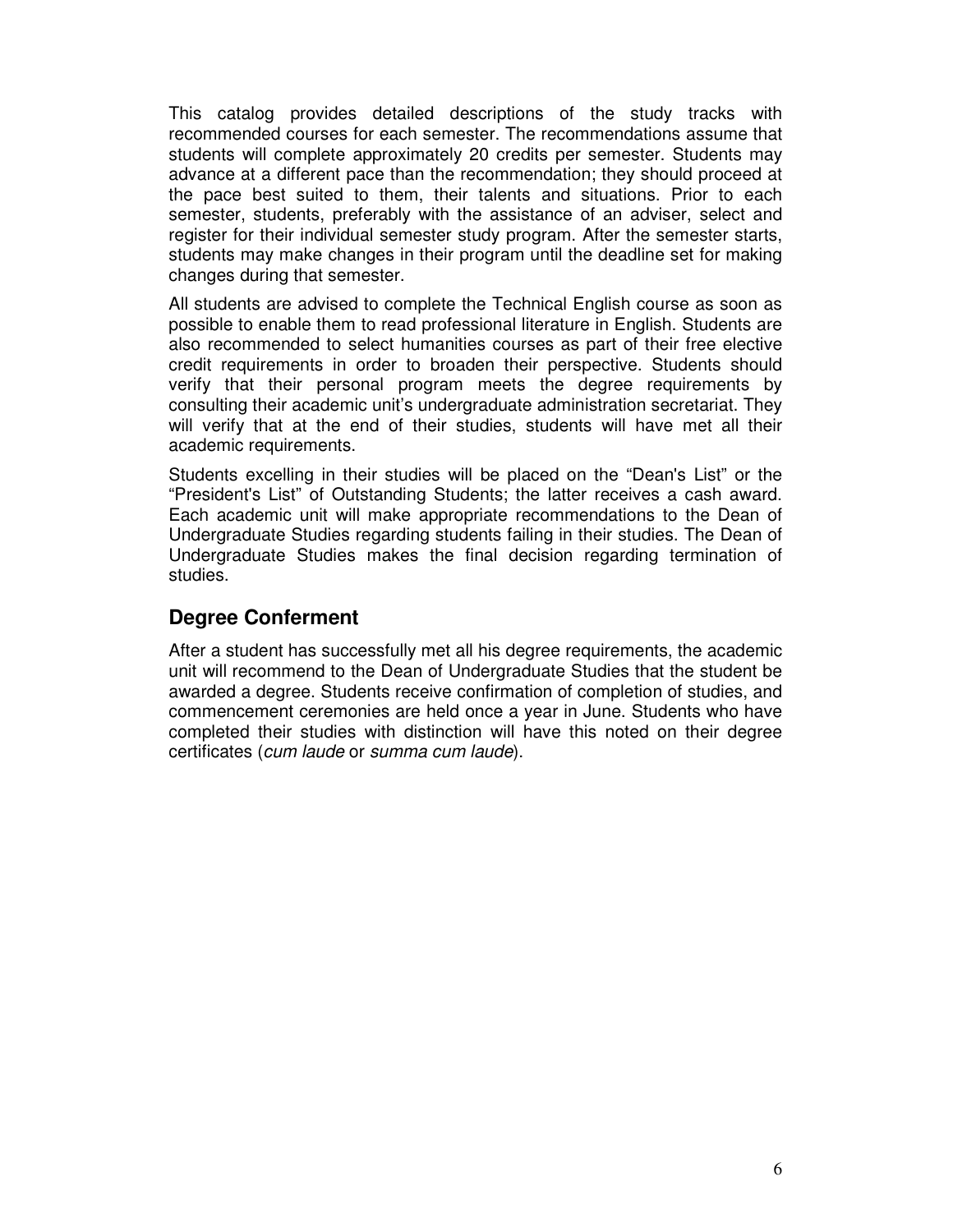# **Undergraduate Studies Rules and Regulations**

## **Introduction**

Undergraduate studies at the Technion are administered by the Dean of Undergraduate Studies in consultation with the academic units and in accordance with the decisions of the Academic Assembly and the Senate.

# **1. Regulations Regarding Teaching**

# **1.1. Study Programs**

# **1.1.1 Semesters**

Studies take place during winter, spring and summer semesters. The winter and spring semesters will each be approximately 14 weeks long. The summer semester will be about seven weeks long, and generally only a limited number of courses will be offered. An examination period will follow at the end of each semester.

# **1.1.2 Academic Unit Study Programs**

Study programs toward a first degree (undergraduate studies) are determined by the academic unit and must be approved by the Senate. The study program leading to the Bachelor of Science degree is based on four years of study and requires 155-165 credits. The Architecture program leading to the Bachelor of Architecture degree is based on five years of study and requires 195-205 credits. Certain other divisions (mathematics, physics, geodetics, computer science, economics and management) have three-year study programs that require 116-124 credits and also lead to a Bachelor of Science degree. Chemistry and Biology only offer three-year study programs.

In addition to detailing the number of credits required for a degree, the study program also includes the number of credits of basic courses, compulsory courses and divisional elective courses each student must complete. The remaining credits required for a degree (a minimum of 10 credits in the fouryear program, eight credits in the three-year program) consist of free electives that may be chosen from among all the courses offered by the Technion, including courses in the Department of Humanities and Arts.

The procedure for an academic unit to submit a study program appears in Appendix A.

## **1.1.3 Tracks and Options**

An academic unit may be responsible for a number of study programs. When a unit's study program leads to a separate degree, it is termed a "track." Specialized studies within study programs are termed "options."

The procedure for the establishment of new tracks and options appears in Appendix B.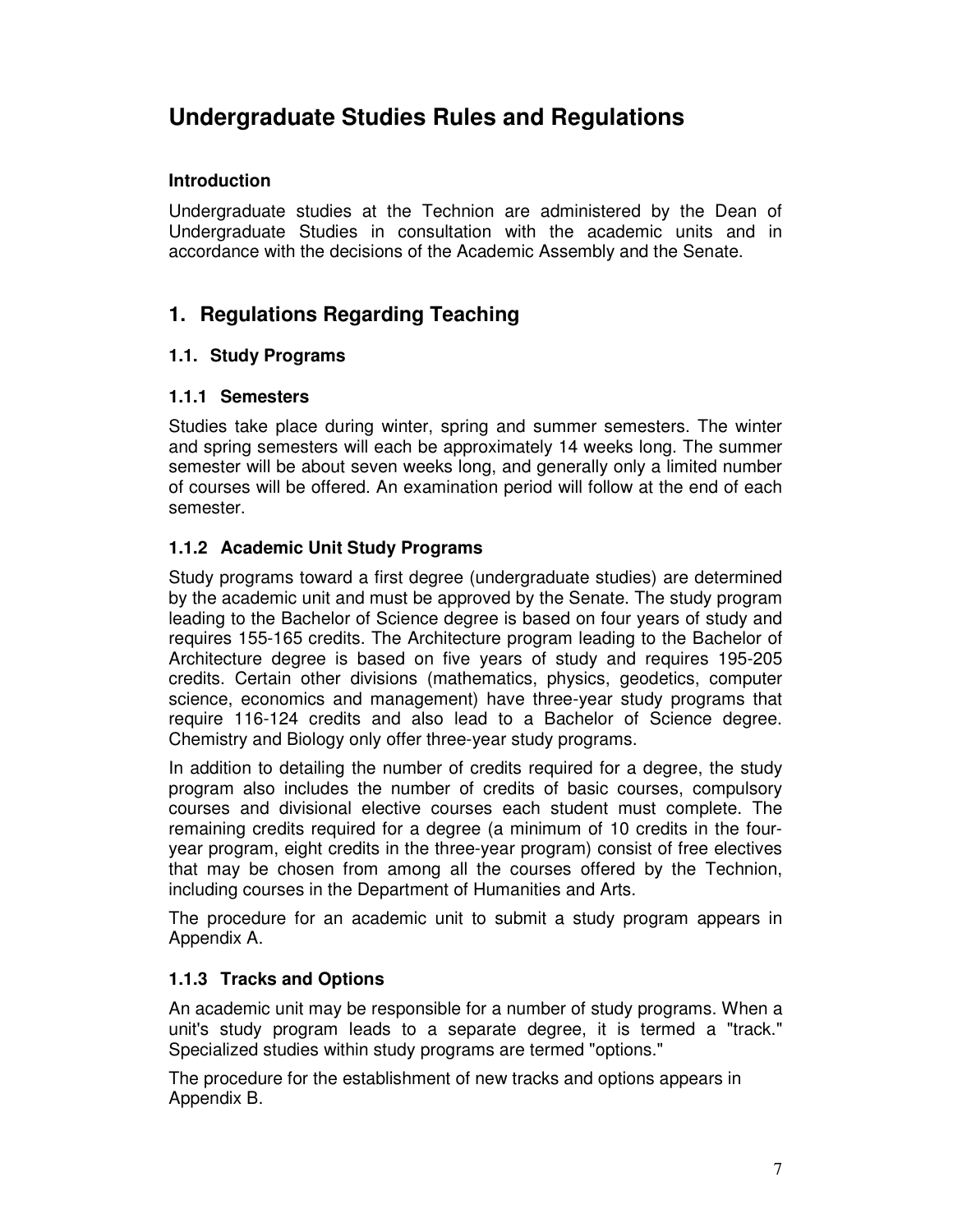## **1.1.4 Basic Courses**

The basic subjects are mathematics, physics, chemistry, biology, English and computer science. Syllabi for the basic courses are determined by the academic units responsible for teaching them (Mathematics, Physics, Chemistry, Biology, Humanities and Arts, and Computer Science, respectively). These courses are offered to all units at the Technion, as detailed in Appendix C.

## **1.1.5 Compulsory Courses**

These are courses that, in addition to the basic courses, must be completed for graduation. They are determined by each academic unit's council.

## **1.1.6 Unit Elective Courses**

Elective courses are chosen from lists prepared by the academic units. Students must choose courses from their unit's list in order to fulfill their credit requirements. The number of such courses should not constitute fewer than 30 credits for a four-year program and 20 credits for a three-year program.

# **1.1.7 Free Elective Courses**

These are courses from all the undergraduate courses offered at the Technion, including the Department of Humanities and Arts. Each unit's study program must include a minimum of 10 free elective course credits (eight credits for a three-year program).

## **1.1.8 Physical Education**

Students are required to take at least two credits of physical education courses. Students may meet this requirement any time during their study program, but may not take more than one physical education credit per semester. Students who have medical authorization stating that they are unable to participate in physical education courses will be exempt from this requirement and will not receive any credits.

## **1.1.9 Acceptable Student Study Program**

A student's study program that has been approved by the Senate is deemed acceptable if the following conditions are met: the program appears in the undergraduate catalog for the year in which the student began studying; the program appears in a subsequent undergraduate catalog; or the program is created from a combination of catalogs, has been recommended by the academic unit, and is approved by the Dean of Undergraduate Studies.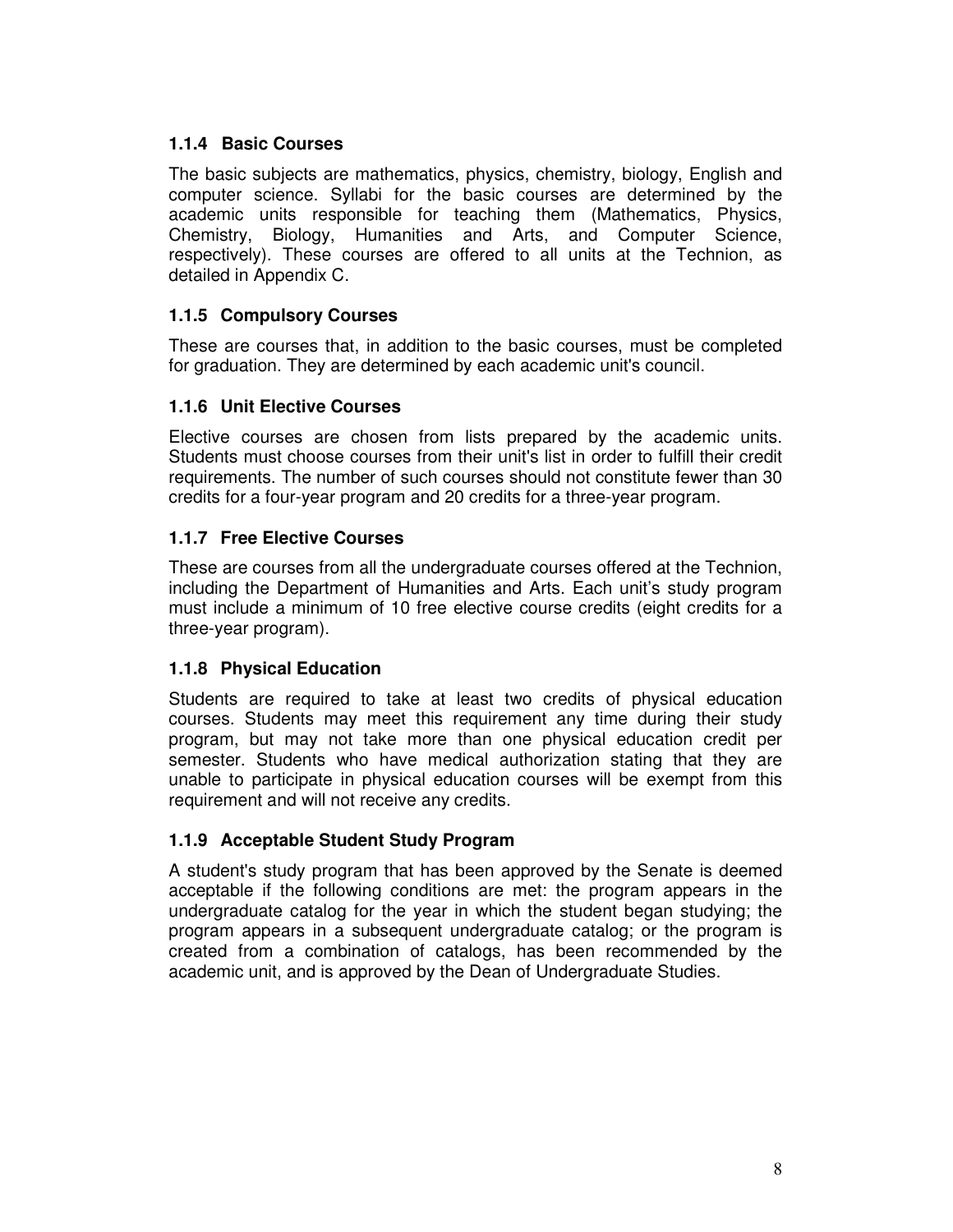# **1.2 Course Syllabi**

# **1.2.1 Syllabi**

Syllabi for every course are determined by the academic unit councils and must be approved by the Senate. Each academic unit must appoint a teaching committee responsible for updating syllabi and textbook lists. Syllabi of service courses (courses given by one unit for students from another unit) must be reviewed in conjunction with delegates of the unit receiving the course. The council of the academic unit providing the service is responsible for its execution. Syllabi must state the course aims, list the topics to be covered, and specify the main topics to be taught in the course. Syllabi will be defined according to chapters in a textbook or books, and supplementary material that may be distributed to students. A copy of the official course syllabus will be distributed to each student enrolled in the course. Every academic unit must review and update its study program, when necessary, and at least once every three years.

## **1.2.2 Course Credits**

The credit value of a course is determined as follows: one lecture hour  $= 1$ credit; one tutorial hour =  $1/2$  credit; one laboratory hour =  $1/3$  credit (aside from projects). Credits must be rounded to the nearest 1/2 credit. More credits can be added for more hours of work, but credit value cannot be less than the above-mentioned value. As of now, courses in the Department of Humanities and Arts of two lecture hours are worth 1.5 credits. The principle is that 50 to 60 hours of work per week is equal to 20 credits.

## **1.2.3 Relations between Courses**

## **a. Prerequisite Course**

A prerequisite course is a course that must be studied and passed prior to the course in question. Registration in the course will not be invalidated if the prerequisite is not fulfilled. However, appropriate notice will be sent to the course instructor who has the right (despite the adviser's approval) not to allow the student to study the course. Advisers are requested to carefully consider making such recommendations, and limit them to good students.

## **b. Linked Courses**

Linked courses are courses taken in tandem. Regulations regarding exceptions are the same as those for prerequisite courses (above).

## **c. Courses without Additional Credit**

Courses containing a large degree of essentially similar material are defined as courses without additional credit. No additional credits will be awarded to a student who has registered for two such courses. A student cannot register simultaneously for two courses defined as having no additional credit. If a student successfully completes a certain course and later registers for a course that does not allow additional credit, his grade and credits in the first course will be cancelled, and his grade and credits will be determined by that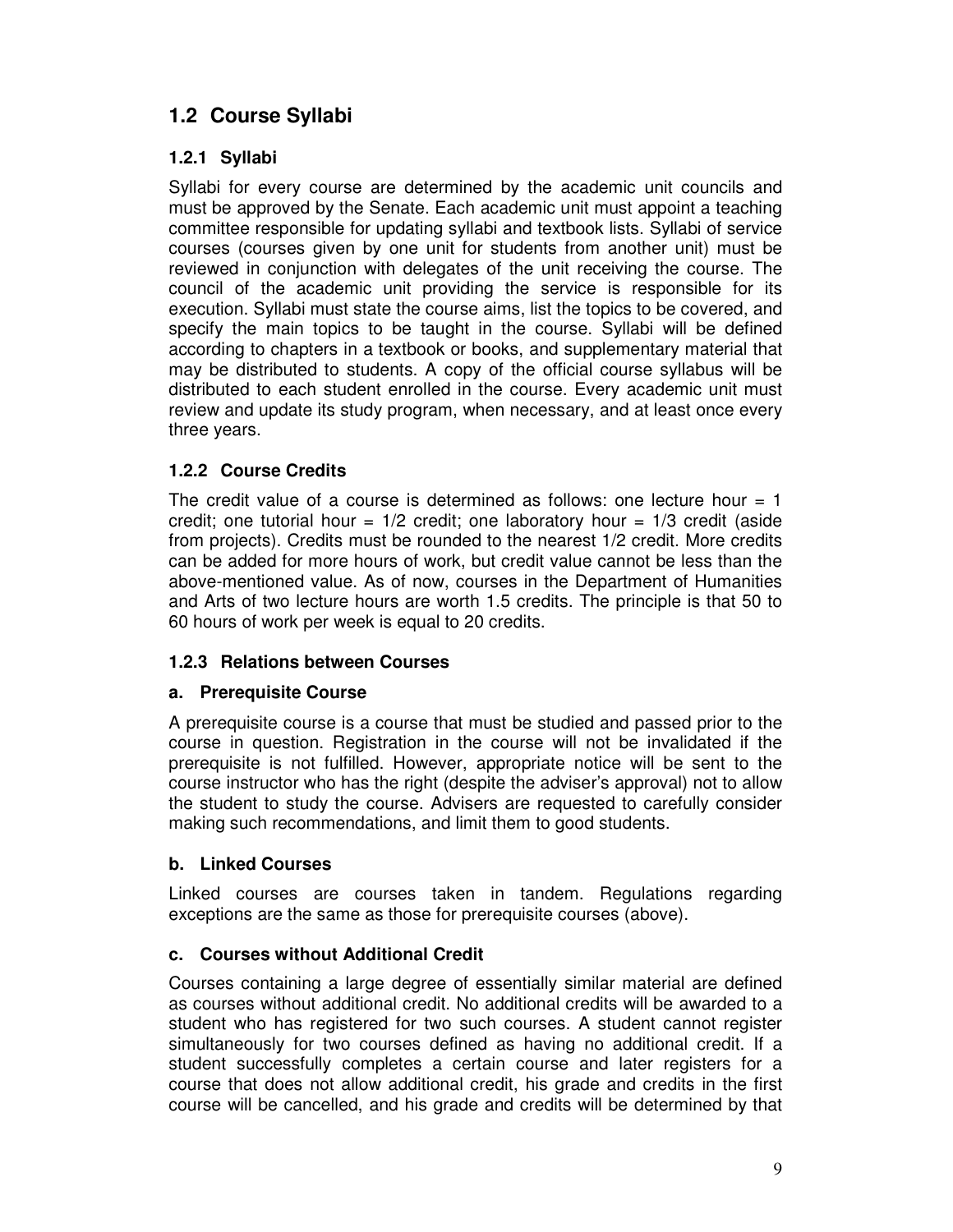of the second course. The number of credits obtained upon successfully completing a course will be according to the last course studied.

Whenever material in a course without additional credit contains all the material in a second course, in addition to other material, the first course will be referred to as "containing" and the second as "contained."

# **1.3 Supplementary Courses**

#### **1.3.1 Standard Level**

Each academic unit, with the authorization of the Senate, will determine the necessary academic level at which core course study can begin (hereinafter called the "standard level"). The recommended study program is structured based on this standard level. In addition, the unit will determine whether meeting the standard level is the sole condition for a student's acceptance into the program, and whether candidates who do not meet the standard level can be accepted on condition that they complete the material lacking via supplementary courses. Supplementary courses become prerequisites for relevant courses in the study program. Hebrew studies are not considered supplementary courses. Students who must take supplementary courses are advised to reduce their study program.

#### **1.3.2 Physics Placement Examinations (Mechanics and Electricity)**

All students must successfully complete section A (mechanics) of the physics placement examination before the start of their third semester of studies, and section B (electricity) of the physics placement examination before the start of their fourth semester. In addition, each academic unit is permitted, with the approval of the Dean of Undergraduate Studies, to decide upon an earlier date by which time the student must complete both sections of the physics placement examination. Students who do not meet this requirement will be deemed as students whose academic status is "unsatisfactory" (see section 3.1.5, as follows).

The physics placement examination is compulsory for all students accepted to the Technion (except architecture and town planning, economics and biology students), with the following exceptions:

- **a.** Students who, as part of their Israeli matriculation, completed four physics units with a grade of at least 70.
- **b.** Any student who studied in the mechanics or agricultural mechanics track of the Technology for Technicians program and passed external examinations in technical mechanics with a grade of at least 70 will be exempt from section A of the placement examination (mechanics). Any student who studied in either the electronics or instrumentation and control study track of the Technology for Technicians program and passed the external examinations in the track's primary course with a grade of at least 70 will be exempt from section B of the placement examination (electricity).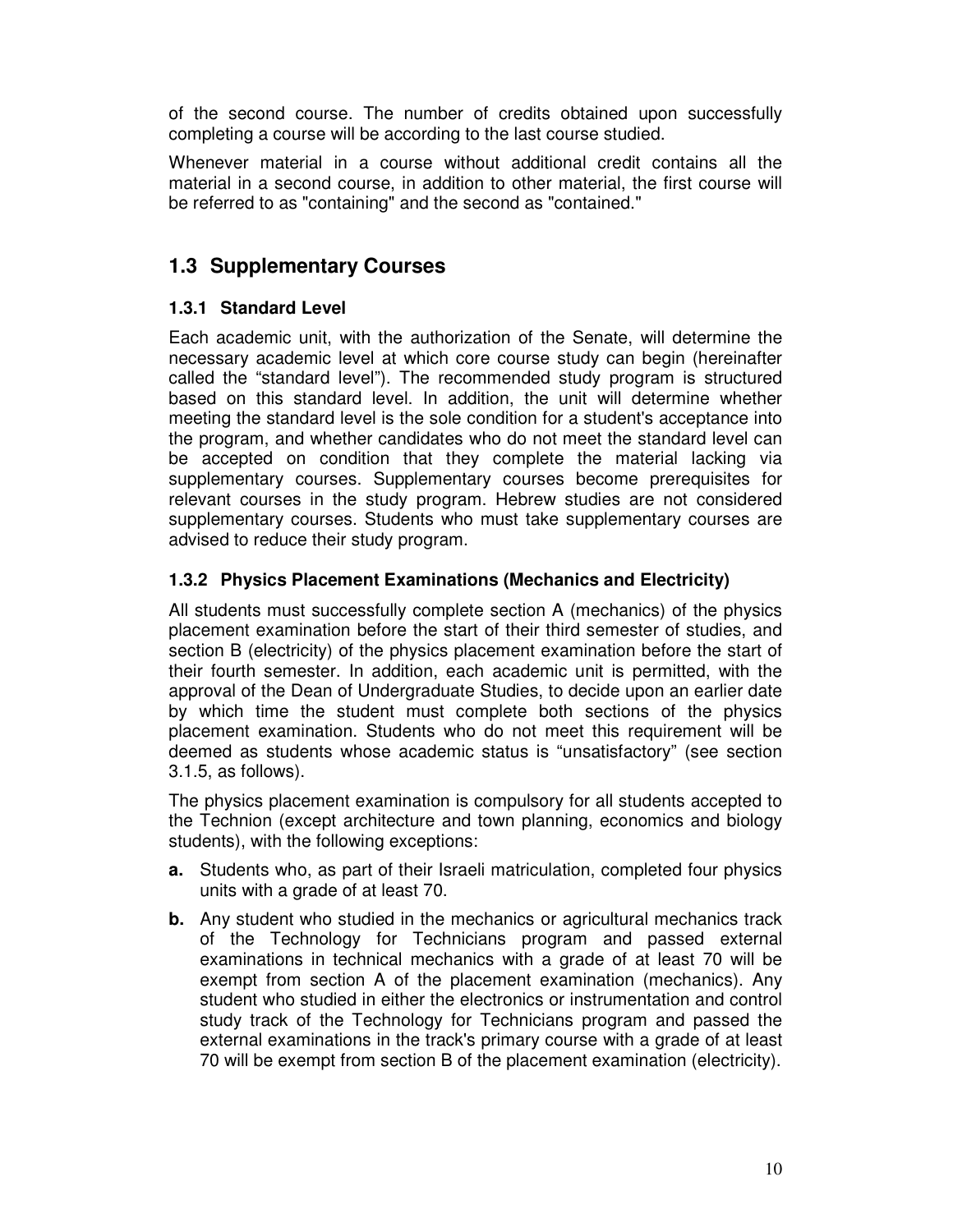- **c.** Any student who studied and passed physics in an Israeli or foreign university according to the criteria of that university will be fully exempt from the physics placement examination.
- **d.** New immigrants and any student who completed high school abroad may appeal to the Committee for Certificate Authenticity for an exemption. The Committee will make its recommendation to the Faculty of Physics, which will issue an exemption on the basis of the recommendation.

In order to enroll in the Physics 1, Physics 1M or Physics 1R courses, students must pass the first section of the physics placement examination or be exempt from it. In order to enroll in the Physics 2, Physics 2MM or Physics 2R courses, students must pass the second section of the physics placement examination or be exempt from it.

# **1.3.3 English Studies**

Placement examinations in English are compulsory for all students accepted to the Technion. The English part of the psychometric examination, or the "Amir" examination, determines the level at which the student will be placed. There is a minimum level of English beneath which an applicant cannot be accepted to the Technion. Students will be classified at one of the following levels: Scientific English 1, Scientific English 2, Technical English, or exemption. An exemption is given to those students with the appropriate mark in the English part of the psychometric examination, the "Amir" examination, or in previous studies. The Scientific English 1 and Scientific English 2 courses will be given within the framework of the Center for Pre-University Education ("Mechina"). The Technical English course will be given by the Department of Humanities and Arts. The Scientific English 1 course is a prerequisite for the Scientific English 2 course, and the Scientific English 2 course is a prerequisite for the Technical English course. The Scientific English 1 and Scientific English 2 courses confer no credits. The Technical English course confers three credits (with a grade). Exemption from the English courses confers three credits (without a grade).

A student will be considered as having completed his English requirements if he has successfully completed the Technical English course or received an exemption. A student who does not complete his English requirements before the end of his fourth semester of studies will be deemed as a student whose academic status is "unsatisfactory" (see section 3.1.5(b)(5), as follows).

## **1.3.4 Hebrew Studies**

Students accepted to the Technion who do not have an Israeli matriculation certificate or who did not take the psychometric examination in Hebrew must take a Hebrew placement examination. There is a minimum level of Hebrew beneath which one cannot be accepted to the Technion.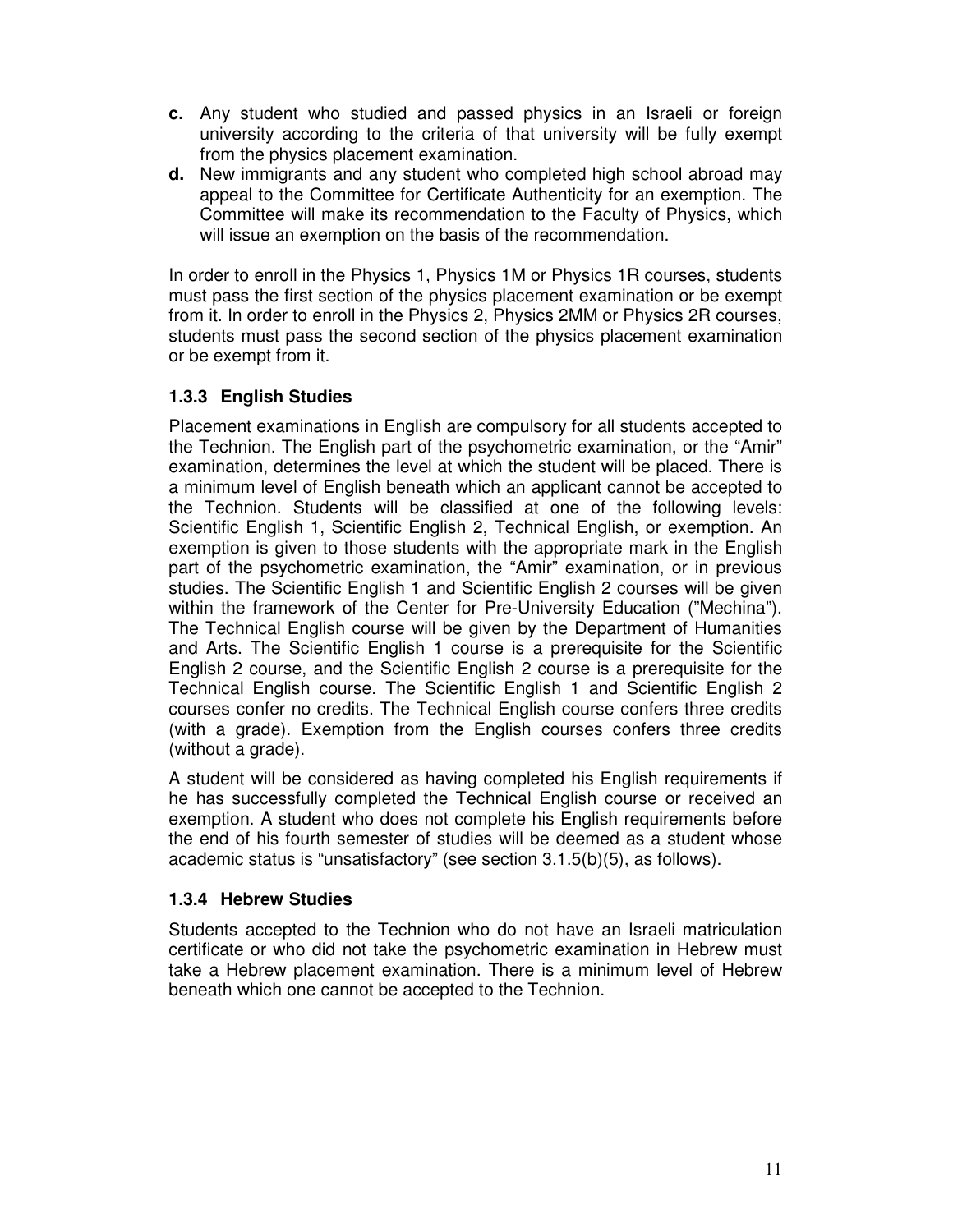The placement levels are Hebrew 2, Advanced Hebrew 2, or exemption from Hebrew, which does not confer academic credit. The Hebrew 2 and Advanced Hebrew 2 courses will be given within the framework of the Center for Pre-University Education ("Mechina"). A pass grade in the Hebrew 2 or Advanced Hebrew 2 courses confer 3 credit units without a grade (P+). These credits are considered as part of the free elective course credits. A student who does not complete his Hebrew requirements before the end of his second semester of studies will be deemed as a student whose academic status is "unsatisfactory" (see section  $3.1.5(b)(6)$ , as follows).

Each student who must take the Hebrew placement examination, as defined above, must also take the course Selected Topics in the History of Israel (324055). The credits for this course are considered part of the free elective course credits. An exemption from this requirement (which confers no academic credits) will be given on the basis of a suitable academic background.

# **1.3.5 Grades in Supplementary Courses**

No credits are given for supplementary courses. Grades are pass/fail. Supplementary courses are prerequisites for the relevant courses.

# **2. Regulations Regarding Instruction**

## **2.1 Instruction**

## **2.1.1 Course Teaching Method**

Instructors may choose to lecture on material from the syllabus, from material distributed to students during lectures, or from any other material they consider suitable. However, the examination will be based on material from the official course syllabus, including those sections not lectured on by the instructors.

## **2.1.2 Supervised Reading**

If there is no regular instruction in a particular course during a semester, and if the course can be studied through supervised reading, then supervised reading may be given after the unit head approves it. Supervised reading means holding meetings at fixed times (at least once a week) with the instructor and handing in assignments according to requirements. The course syllabus will be defined in section 1.2.1.

## **2.1.3 Instructor Responsible for the Course**

For every course taught by more than one instructor, the unit head will appoint one instructor who will be responsible for the course, as well as the course's examinations and grades.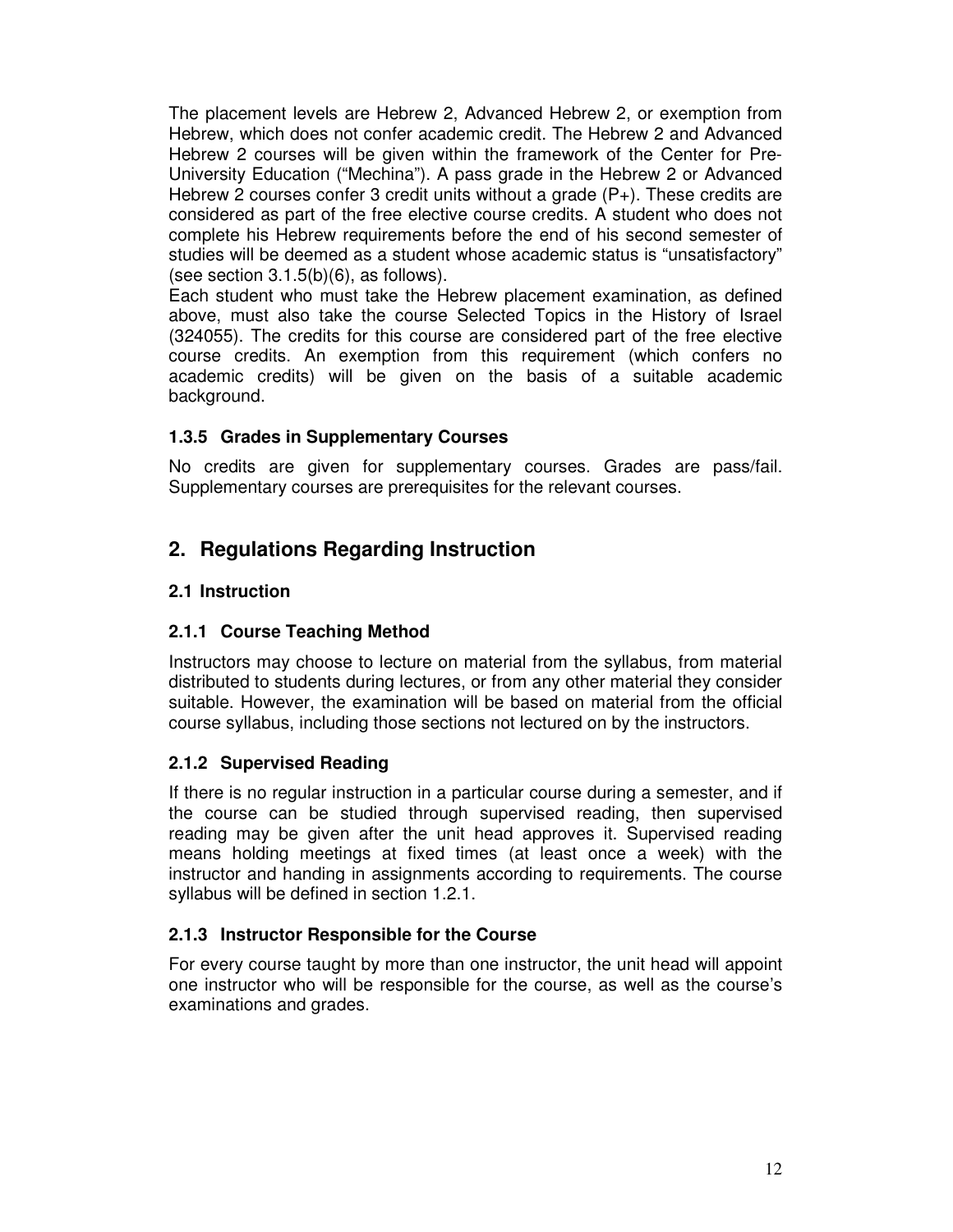# **2.2 Examinations**

## **2.2.1 Evaluation of Achievement**

It is the duty of the instructors to evaluate the level of the student's studies. Examinations are one method of doing so. However, instructors are not obligated to give an examination at the end of the course.

# **2.2.2 Uniform Evaluation**

If the course is taught concurrently by a number of instructors, the instructor responsible for the course will ensure that the examination is uniform and that the method of evaluation is identical, and will approve the grades given by the instructors who taught the course and by those who checked the examinations.

# **2.2.3 Examination Periods**

A first three-week examination period takes place at the end of each semester. There is also a second examination period. During the examination periods, no examinations will be conducted in courses whose credit value does not exceed 1.5. Grades for these courses will be based on examinations and/or quizzes given during the semester. Dates of final semester examinations cannot be advanced, especially not to the last week of the semester. In courses where course work constitutes the major part of the grade, and quizzes are held throughout the semester, a final quiz may be given during the last week of the semester, but only on condition that it be given during regular instruction hours in a format similar to that of previous quizzes.

# **2.2.4 Examination Schedule**

The Undergraduate Studies Secretariat will determine and publish the examination schedule, which includes times and rooms, seating arrangements during examinations, and the student distribution between rooms. Each student will receive a personal examination card that lists the examinations for the courses in which the student is enrolled.

# **2.2.5 Quizzes**

The number of in-class quizzes per semester is limited as follows: no more than three quizzes may be given in courses in which there is no final examination; no more than one valid quiz in a course in which there is a final examination.

## **2.3 Credits and Grades**

## **2.3.1 Semester Courses**

The undergraduate study program is comprised of semester courses. A student (except those in the Faculty of Medicine) is entitled to register for more than 29 credits per semester only with the recommendation of the head of his academic unit and with the approval of the Dean of Undergraduate Studies. A student will receive a numeric grade at the end of the semester reflecting his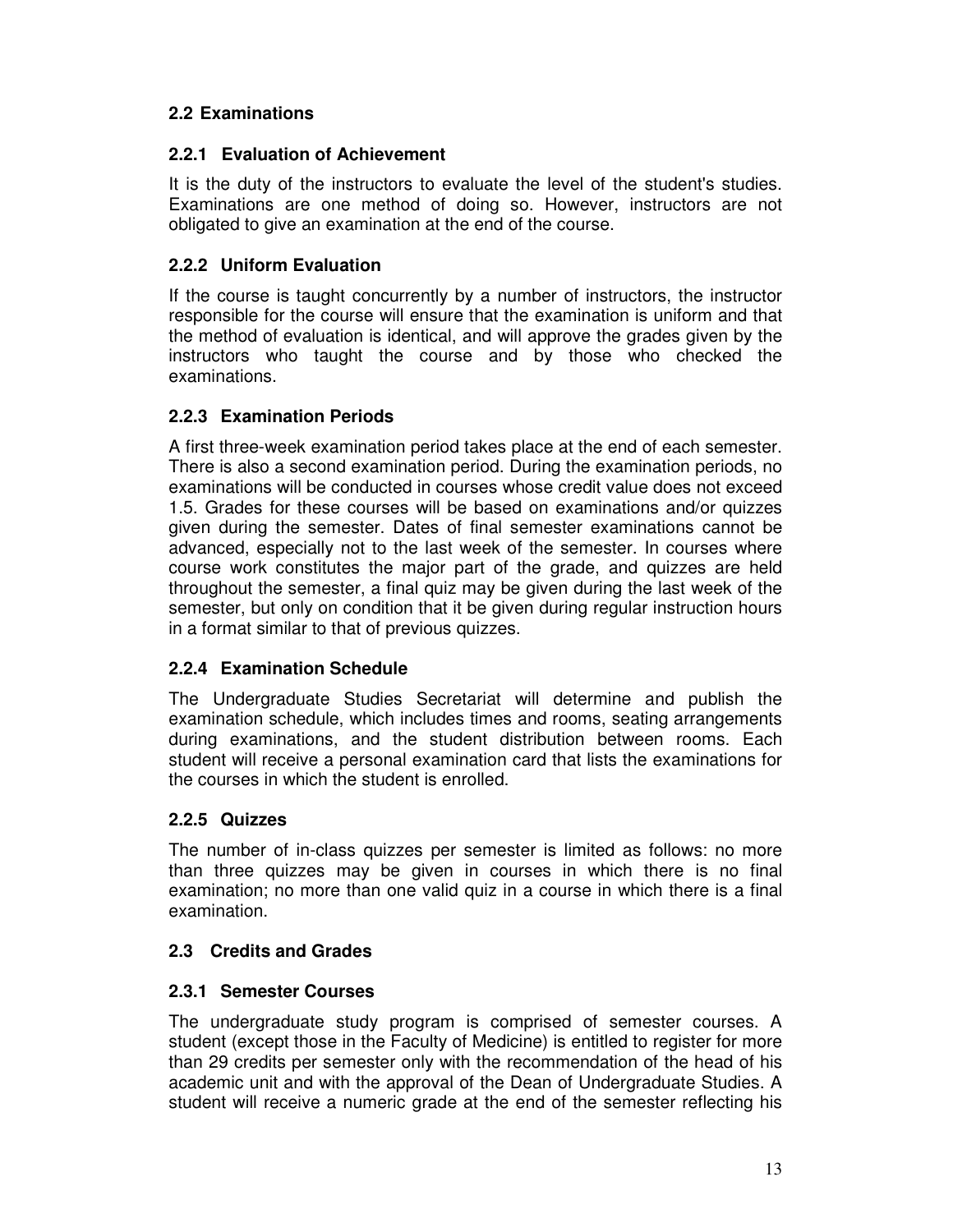achievements in the courses in which he was enrolled. A grade of at least 55 is a "pass" and awards the student course credits. A grade of less than 55 is a "fail" and the student does not receive any credit. In both cases, the grade is included in the calculation of the cumulative weighted grade average. In a small number of courses, the grade is binary, i.e., pass/fail. A pass grade awards credits and a fail does not. A binary grade does not affect the cumulative weighted grade average. A student who registered for a course (numeric or binary) and did not fulfill the course requirements (e.g., failed to take a final examination or submit an assigned project) may not receive a grade, at the discretion of the instructor. Such a course will be counted as a failure in the "course success rate" (see section 3.1.5, as follows). Eight weeks after the beginning of the next semester, a grade of "incomplete" will be recorded for that course. In projects and similar courses in which assignments continue after the semester ends, the Dean of Undergraduate Studies is authorized to defer recording the "incomplete" grade until the end of the subsequent semester. A student who is not registered in a course cannot receive a grade in that course.

## **2.3.2 Course Exemption**

A student may obtain exemption from studying courses by virtue of proven knowledge, such as previous studies (not including high school studies) or an examination. The exemption can be with credit  $(P+)$  or without credit  $(P-)$ according to a recommendation by the undergraduate studies coordinator in the student's academic unit.

An exemption will not be granted for courses studied at any institute during the period in which the student was suspended from the Technion on disciplinary grounds.

#### **2.3.3 Reserves Duty**

The Technion Senate is cognizant of the fact that a student's learning is harmed by reserves duty during a semester and/or examination period. The Senate calls upon all heads of academic units and lecturers to ease the burden of those serving in the reserves, and first and foremost, those serving for long periods during a semester or examination period. Academic units are requested to make efforts to permit these students to complete course requirements in the same semester in which they are registered. The Senate appeals to all official bodies dealing with this subject to do all they can in order to minimize the damage. The aim of the Senate's decisions is to contribute its share in minimizing the harm caused to students during their studies while fulfilling their reserves duty.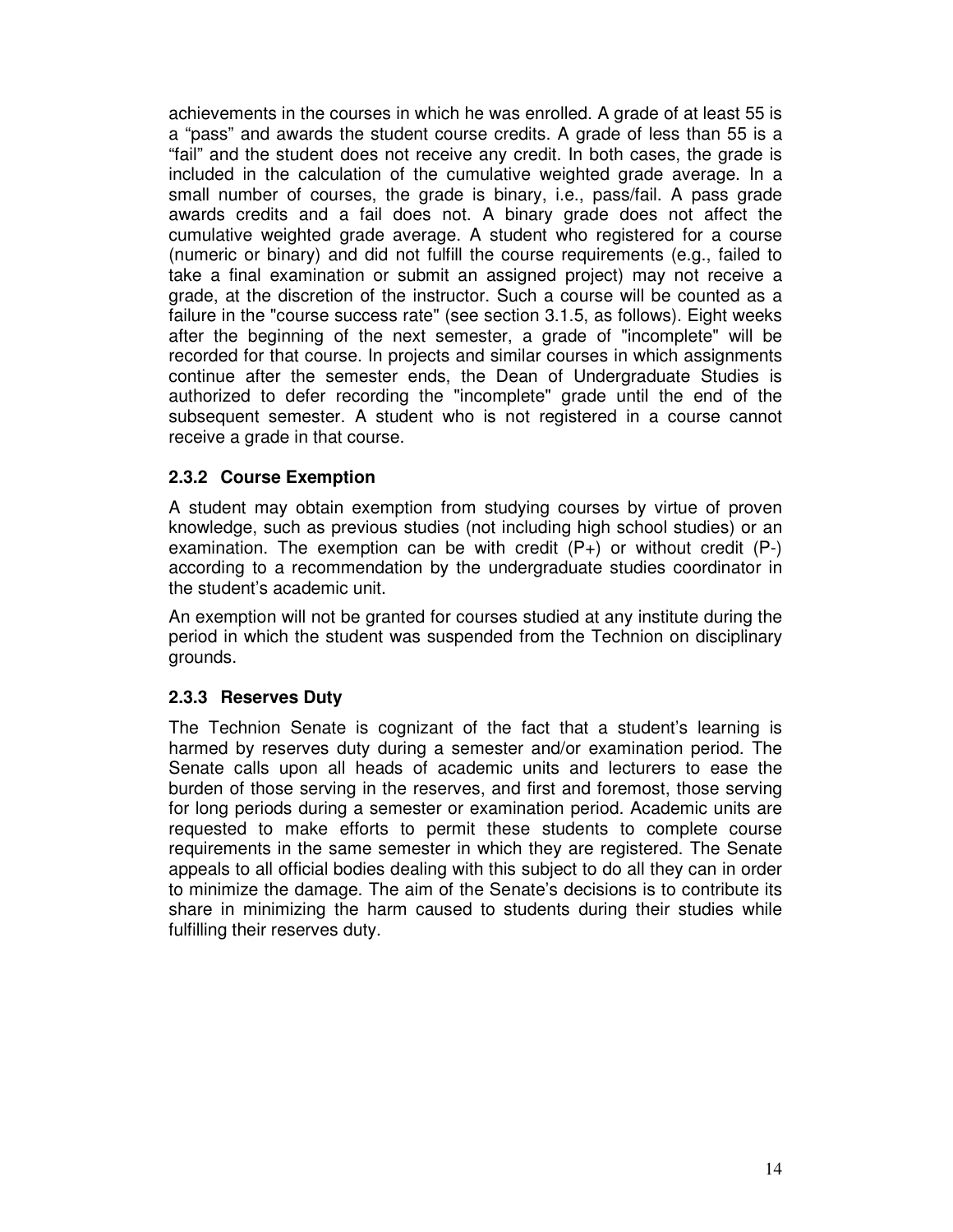A student who finds himself harmed (or assumes he will be harmed) as a result of lengthy reserves duty during a semester or examination period will approach his course instructor who will try to find a way of minimizing the damage to the student's studies, to his examination grade, and to the length of his studies. A solution complying with the course demands (laboratory, tutorials, examinations, etc.) can include examinations, exercises, extra work, etc. In any case, the course instructor must find a solution for the student whose studies were seriously disrupted if at least one of the following conditions holds:

- **a.** The student served in reserves duty during one of the regularly scheduled final examinations, or any other examination, and as a consequence thereof could not attend the examination.
- **b.** The student did not attend a regularly scheduled examination, or any other examination, because of reserves duty immediately prior to the examination date.
- **c.** The student served in reserves duty for several weeks during the semester.

A student can appeal the decision of the course instructor to the head of the academic unit responsible for the course. The decision of the academic unit head is binding.

A student who still considers himself harmed can address the Dean of Students who will make his recommendation to the Dean of Undergraduate Studies. The decision of the Dean of Undergraduate Studies is final and binding.

Immediately at the start of the process, the student can submit a request to the teaching secretariat of his academic unit that because of lengthy reserves duty:

- **a.** All partial grades be transferred to the next semester.
- **b.** The student not be obligated regarding prerequisites for the courses to which the student was registered and did not complete. These requests should be honored by the academic unit.

A student who, due to reserves duty, was unable to meet all the course requirements during the semester in which he was registered may cancel his registration in the course. Alternatively, the grade "incomplete (M)" can be entered into the student's transcript. A course having the grade "incomplete (M)" will not be included in the "course success rate" calculation. Should the student meet the course requirements by the end of the subsequent semester, the grade will be entered into the transcript for the semester during which the course requirements were met.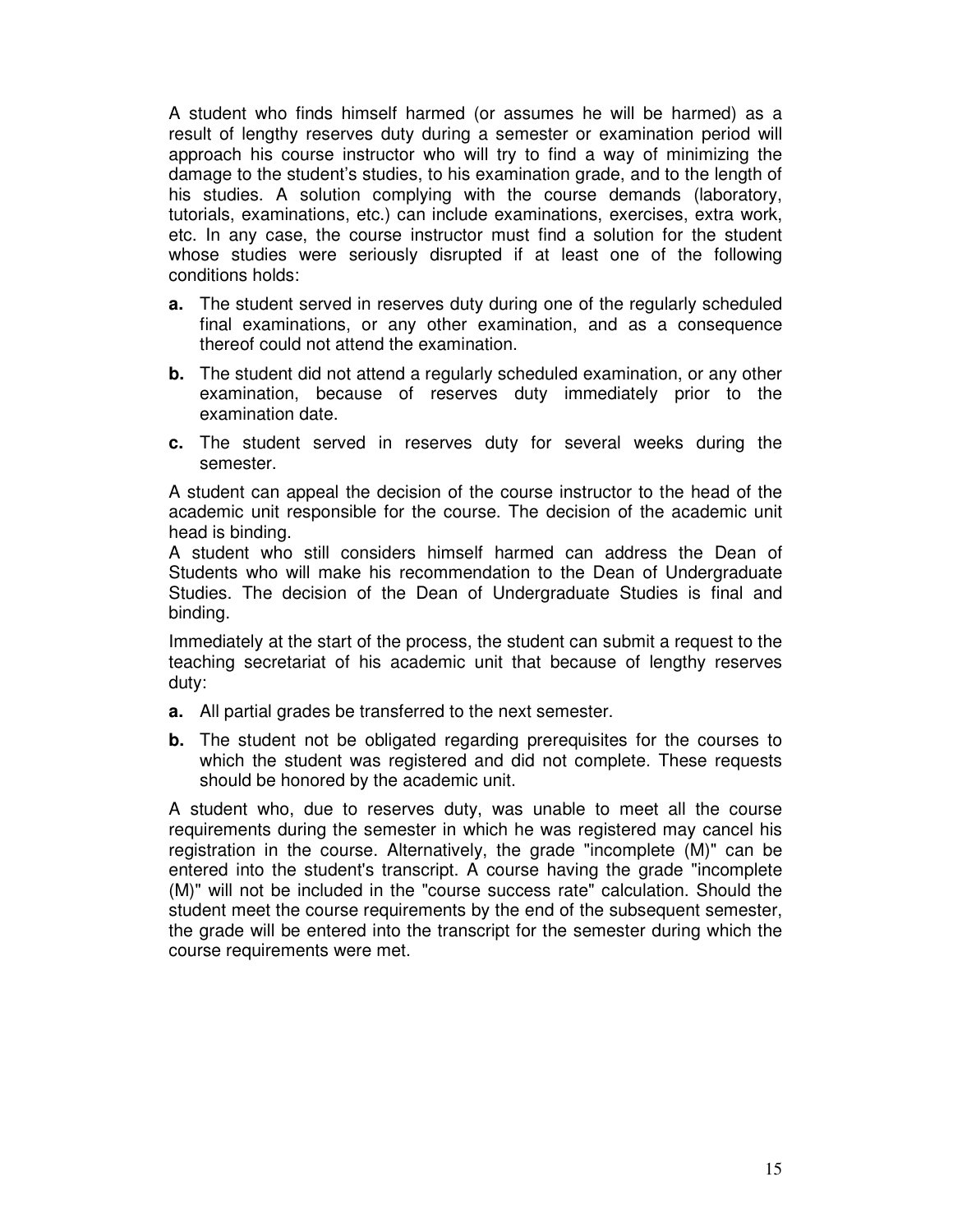#### **2.3.4 Publication of Grades**

The course instructor must submit the grades for the enrolled students within seven days of the examination date. The same is true for examinations held in the second examination period. The instructor will submit the grades to the head of the academic unit responsible for the course, and if the latter has no reservations, the grades will be transmitted to the Undergraduate Studies Secretariat. The grades will simultaneously be posted on a notice board without listing the students' names. Students can also receive a printout of their grades.

## **2.3.5 Appeal of End of Semester Examination Grades**

An appeal regarding an examination grade may generally be made within two weeks of publication of the semester grade. The student will submit his appeal, in writing or verbally, as per the instructor's request. In order to make an appeal, the student will be permitted to obtain a copy of his examination booklet. The answer to the appeal will be given as soon as possible.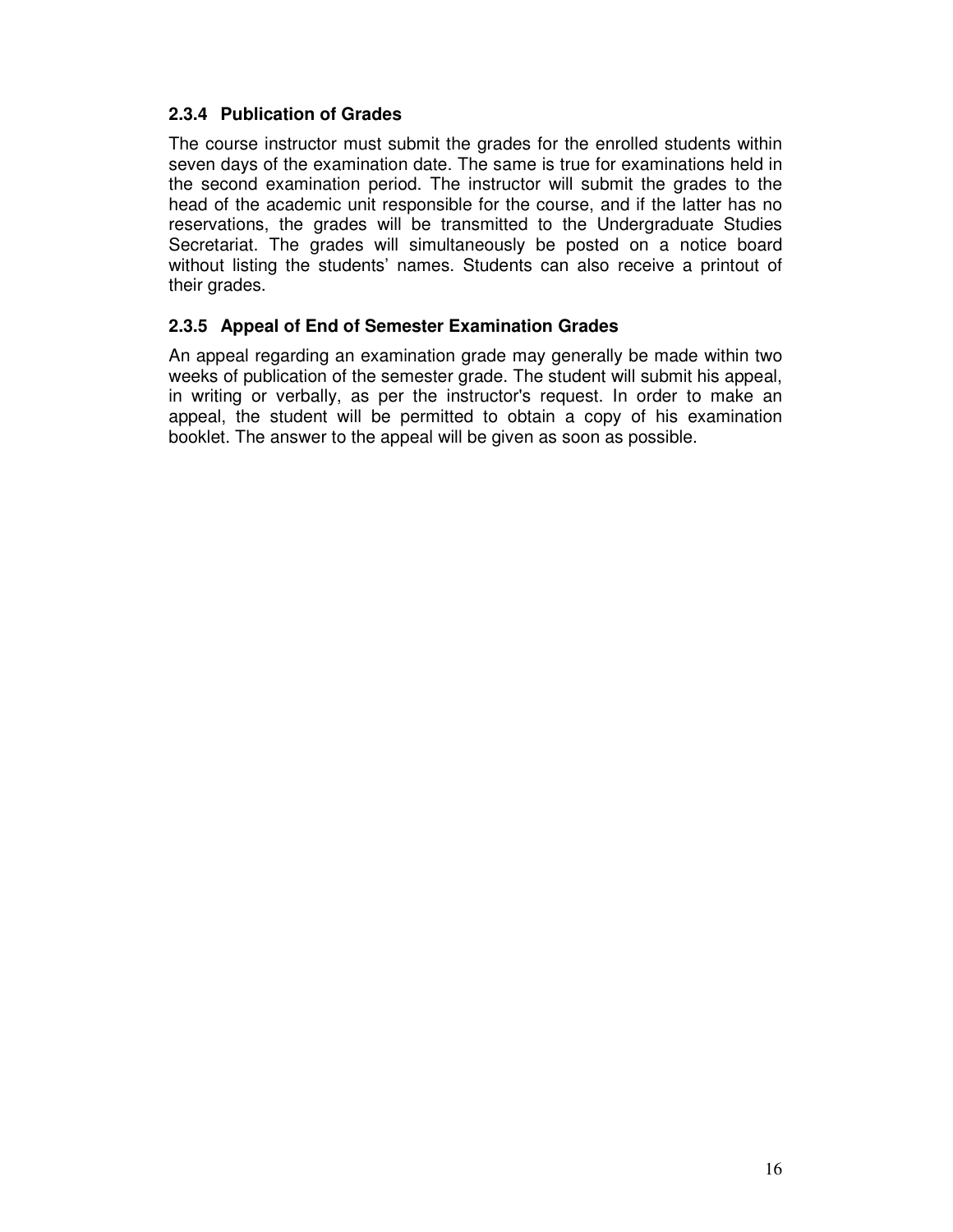# **3. Regulations Pertaining to Students**

# **3.1 Undergraduate Course of Study**

## **3.1.1 Counseling**

It is recommended that each student receive academic counseling from the student's academic unit in choosing his study program and on any academic matter.

# **3.1.2 Registration for a Study Program**

A student will register for his study program in the winter and spring semesters prior to the beginning of each semester. The student may make changes in his study program within the first two weeks of the semester in courses that are not labs or projects. After the registration and change period (that is, from the beginning of the semester for labs and projects, and the beginning of the third week for other courses), changes may be made only according to guidelines published by the academic unit responsible for the course and with the approval of the Dean of Undergraduate Studies.

Starting from the fourth week of the semester or three weeks after the completion of the second examination period of the previous semester (the later of the two), changes will not be permitted, except in extraordinary cases and with the approval of the Dean of Undergraduate Studies.

If a new student does not register for any course in the first semester of his studies, his place at the Technion will not be reserved. In exceptional cases, the Dean of Undergraduate Studies can approve deferment of commencement of a student's studies.

## **3.1.3 Examinations and Repetition of Studies**

- **a.** A student is permitted to attend examinations in the first and/or second examination period.
- **b.** A student may register again for any course that he has already studied to improve his grade in that course during the two consecutive semesters following the semester in which he first received a "pass" grade in the course.
- **c.** In special cases, additional time will be approved for improving the grade, subject to a recommendation from the academic unit and approval by the Dean of Undergraduate Studies. Special consideration will be given to problems related to first-year courses and courses given only once a year.
- **d.** A student may reregister for any compulsory course in his study program if the last grade he received in that course was a "fail."
- **e.** A student may study advanced projects or labs (such as "Overall Planning" in the Faculty of Architecture and Town Planning) twice at most. The list of courses to which this section applies will be updated periodically by the Dean of Undergraduate Studies.
- **f.** In any event, the last grade is the binding grade.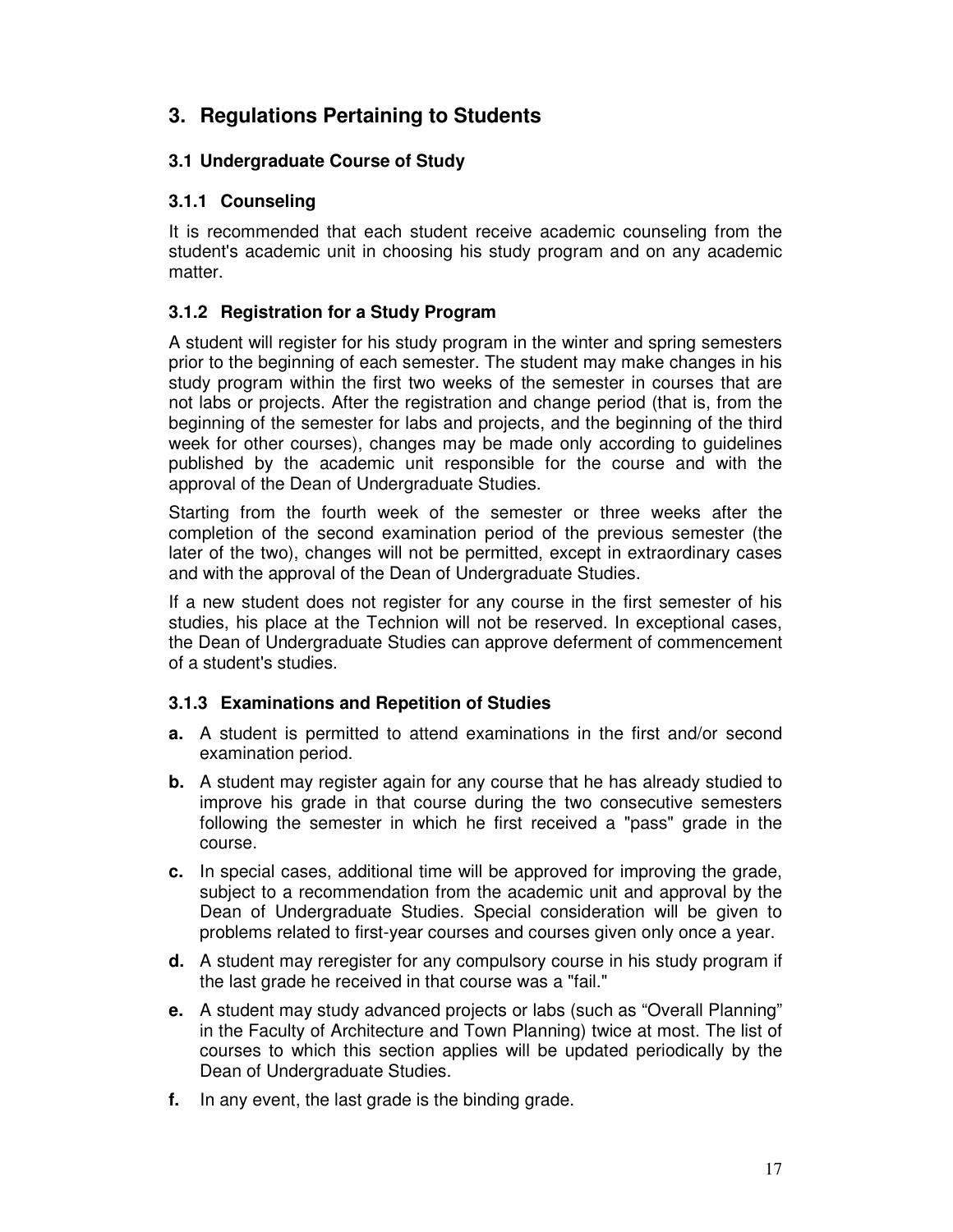#### **3.1.4 Academic Distinction**

- **a.** Study tracks at the Technion will be divided periodically by the Dean of Undergraduate Studies in consultation with the heads of the academic units into groups that will be referred to in this section as "study channels." The list of the study channels will be published on the Undergraduate Studies website.
- **b.** Prior to the "President's List" Ceremony held each semester, the Dean of Undergraduate Studies will determine and publish numerical thresholds for inclusion on the "President's List" and the "Dean's List" in each study channel. These thresholds will be based on achievements in the previous semester, and be determined in such a way that in each study channel approximately 3% of the students will be included on the "President's List" and approximately 15% on the "Dean's List" (including those on the "President's List"), and on condition that the numerical thresholds are not below 91 (for the "President's List") and 84 (for the "Dean's List").
- **c.** The criterion for inclusion on the "President's List" will be the accumulation of at least 18 credits in the semester program with an average grade of 91 or higher as long as it is not lower than the threshold defined in section b above. The criterion for inclusion on the "Deans' List" will be the accumulation of at least 18 credits in the semester program with an average grade of 84 or higher as long as it is not lower than the threshold defined in section b above.

#### **3.1.5 Students with an Unsatisfactory Academic Status**

- **a.** A student's academic status will be deemed "unsatisfactory" if at least one of the following conditions holds:
	- 1. The cumulative weighted grade average is less than 65.
	- 2. The "course success rate" is less than 66%.
	- 3. The student's status was unsatisfactory in the previous semester, and he has not successfully completed the program of studies determined for him.
	- 4. The student did not complete his physics placement exams within the necessary time period (see section 1.3.2).
	- 5. The student did not complete his English requirements by the end of his fourth semester of studies (see section 1.3.3).
	- 6. The student did not complete his Hebrew studies by the end of his second semester of studies (see section 1.3.4).
	- 7. The student has been studying for two or more years beyond the nominal period for obtaining his degree, i.e., from semester 13 (in a four-year degree program), from semester 11 (in a three-year degree program), etc.
	- 8. In the first two semesters of his studies, the student has accumulated less than 27 credits of the recommended courses in the study track in which he is registered. For the purpose of this section: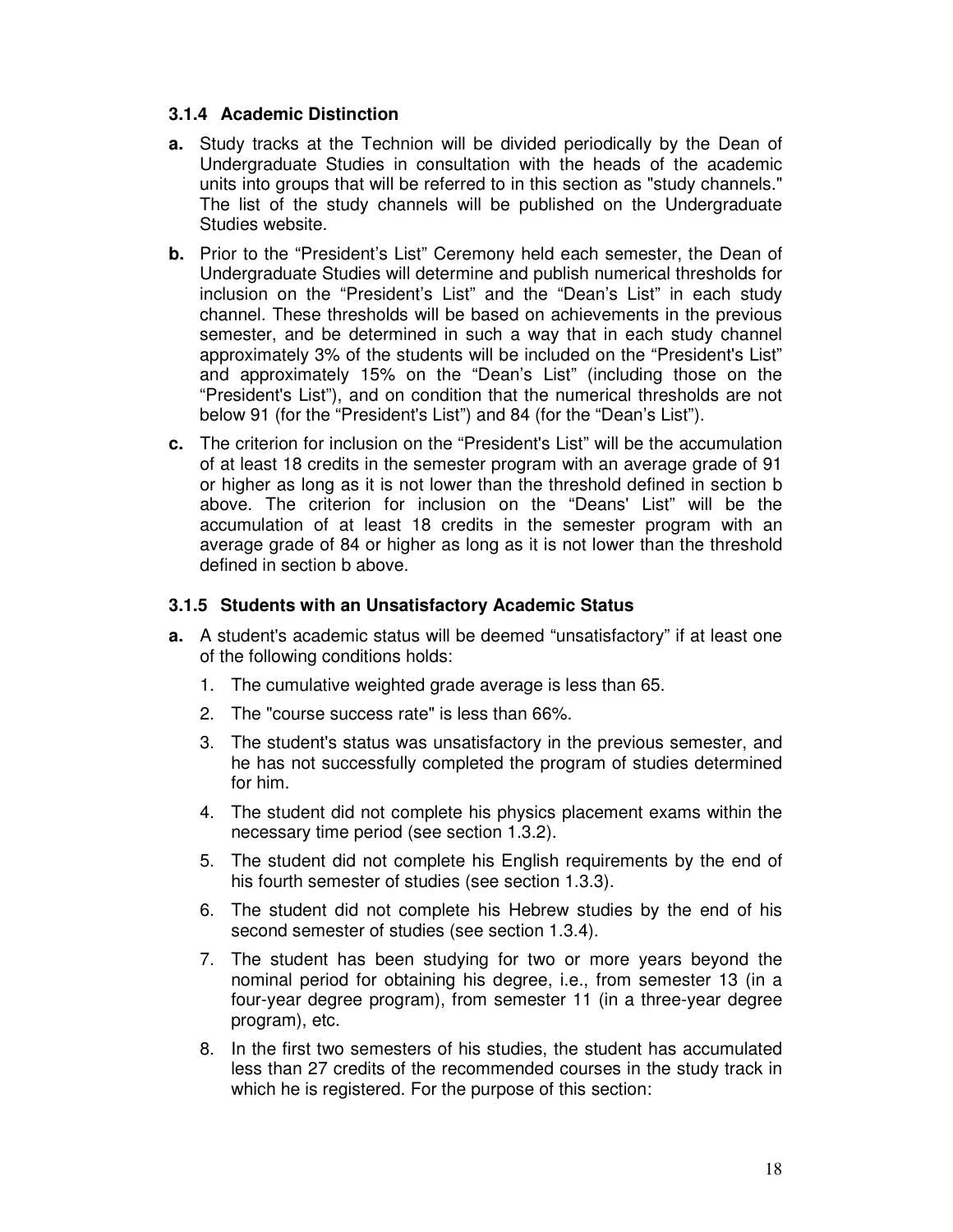- the Scientific English 1 and Scientific English 2 courses will be recognized as the equivalent of two academic credits, and completing the physics placement examination will be recognized as the equivalent of four academic credits. A student who is exempt from studying Technical English (or if the course does not appear in the first year of his study program) is obligated to take 24 such academic credits.
- A student who has to study Hebrew must accumulate 27 credits within the four first semesters of his studies.
- This section does not apply to students whose admittance was based upon previous university studies.
- **b.** The progress of all students will be reviewed at the end of the first and second semesters of studies, and in later years, once a year at the end of the summer semester, and as required in other semesters by the regulations.
- **c.** A student whose academic status is unsatisfactory will be invited to his academic unit for counseling and guidance. The academic unit will hold a discussion, and according to the severity of the student's situation, will recommend conditions to the Dean of Undergraduate Studies for the continuation of his studies (such as, the determination of a mandatory study program for one semester or one year, or other requirements), or that his studies be terminated. During these deliberations, special circumstances such as reserves duty will be taken into consideration.
- **d.** A student whose academic status was unsatisfactory when his studies were terminated or when he terminated his studies may submit a request to return to his studies two years after the date of termination of his studies (see section 3.1.6).

#### **3.1.6 Returning to Studies**

A student whose academic status is satisfactory and who terminated his studies at his own initiative may submit a request to resume his studies at any time. A student whose academic status was unsatisfactory when his studies were terminated or when he terminated his studies may submit a request to return to his studies two years after the date of termination of his studies. For students who completed at least two semesters at the Technion, their request to resume studies will be discussed in the academic unit in which they wish to study. The academic unit will determine a required study program for obtaining a degree, and may add specific requirements such as repeating courses in which the grade was below 65, the scope of completion of studies, and the duration of the studies. For a student returning to studies after an extended period (more than three years), a completion program of 10-25 credits will be determined. The recommendation of the academic unit will be submitted to the Dean of Undergraduate Studies, whose decision will be final.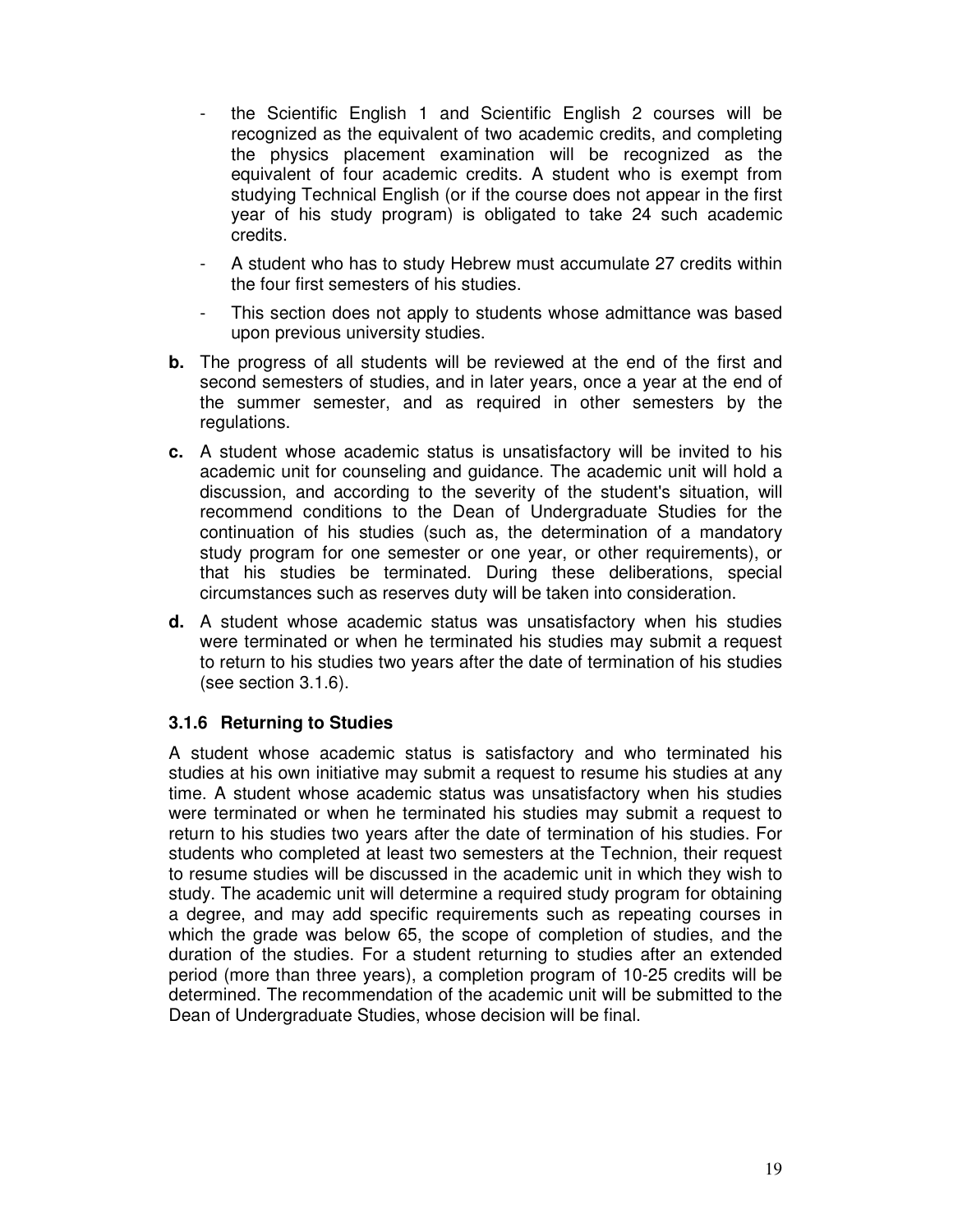## **3.1.7 Changing Study Programs**

Students may transfer from one study track to another according to the following rules: students may transfer until the end of the second semester of their studies if their admission data meet the new study track's admission threshold. This transfer is dependent upon the students' satisfactory academic status upon completion of their obligations in the semester in which the application was submitted (cumulative weighted grade average of at least 65, course success rate of at least 66%).

Students who have completed at least two semesters at the Technion and have studied the set of fixed courses (as approved by the Senate on May 23, 1993) and whose achievements have placed them in the upper quarter of a parallel group of students studying in the study track to which the students wish to transfer, will be accepted to the desired study track.

Applications by students who have completed at least two semesters at the Technion and whose achievements have not reached the upper quarter or who have not studied the appropriate courses, as well as applications by students who have not yet completed two semesters at the Technion and whose academic status is unsatisfactory, will be forwarded to the academic units. The unit will recommend to the Dean for Undergraduate Studies regarding their admission based on their academic achievements at the Technion and their initial admission data.

These rules do not apply to transfers to the Faculties of Medicine or Architecture and Town Planning. Specific rules will be published separately for these units.

#### **3.1.8 Students with Previous University-Level Studies**

Students with previous university-level studies, i.e., who have studied in another institute of higher education, will be admitted to the Technion upon recommendation by the academic unit and approval by the Dean of Undergraduate Studies. The academic unit will recommend to the student a study program of at least 40 credits, with a set timeframe for completion of studies. The Dean of Undergraduate Studies must approve the program.

# **3.2 Completion of Undergraduate Studies**

## **3.2.1 Eligibility for a Degree**

A student who has completed an approved study program and has a cumulative weighted grade average of 65 or higher is eligible to receive a degree.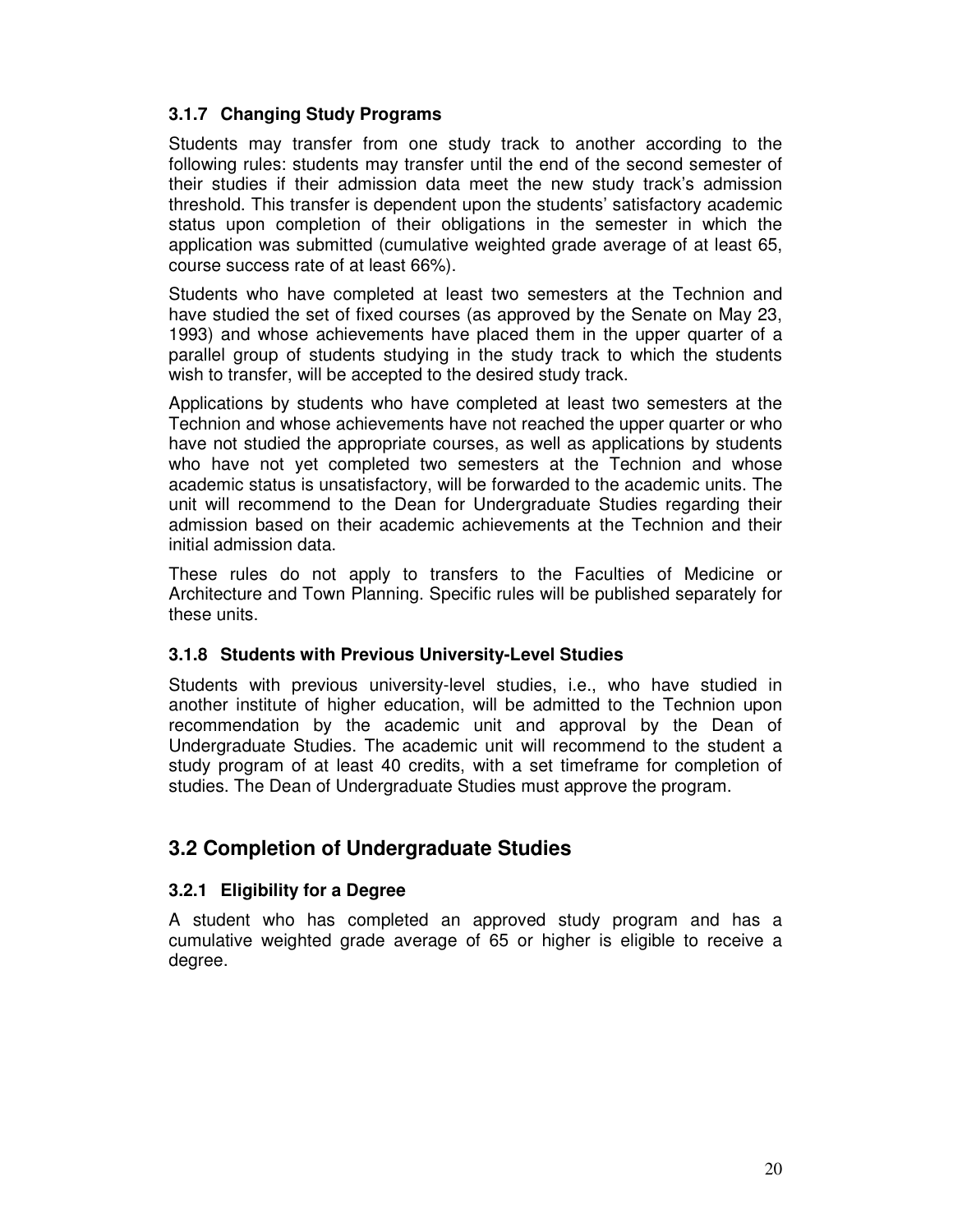## **3.2.2 Additional Degree**

A student who is studying at the Technion and who wishes to study for an additional degree may apply to the academic unit of the additional degree for permission to register. Applications will be considered for students who have accumulated at least 72 credits. The unit will recommend to the Dean of Undergraduate Studies regarding admission on the basis of academic achievement. The second unit will present a supplementary study program that must contain at least 36 academic credits for a second four-year degree, and at least 22 academic credits for a second three-year degree. The Dean of Undergraduate Studies must approve the supplementary program. Students fulfilling the academic demands of the additional degree will be awarded the degree only if their cumulative weighted grade average in the supplementary program is 65 or higher and after they have completed their studies in the first unit.

# **3.2.3 Minimum Study at the Technion**

Students who have received Technion credit for studies at another academic institute must complete a supplementary study program of at least 40 academic credits in order to be awarded a degree of the Technion. The supplementary study program will be determined by the unit admitting the student.

# **3.2.4 Degree Distinction**

Study tracks at the Technion will be divided periodically by the Dean of Undergraduate Studies, in consultation with the heads of the academic units, into groups that will be referred to in this section as "study channels." The list of study channels will be published on the Undergraduate Studies website.

After the annual graduation ceremony, the Dean of Undergraduate Studies will determine and publish numerical thresholds for summa cum laude and cum laude honors for each study channel during the year up to the subsequent graduation ceremony. These thresholds will be determined based on achievements in this study channel in previous years: in each study channel, approximately 3% of the students will graduate summa cum laude and approximately 15% cum laude (including summa cum laude). The right to this honor will be determined based on the student's formal completion of his studies.

The criterion for graduating *summa cum laude* will be an average grade of 91 or higher, provided it is above the threshold defined for graduating summa cum laude in the student's study channel. The criterion for graduating cum laude will be an average grade of 84 or higher, provided it is above the threshold defined for graduating cum laude in the student's study channel (and the student is not entitled to graduate *summa cum laude*). This regulation will be first applied in the graduation ceremony of June 2008.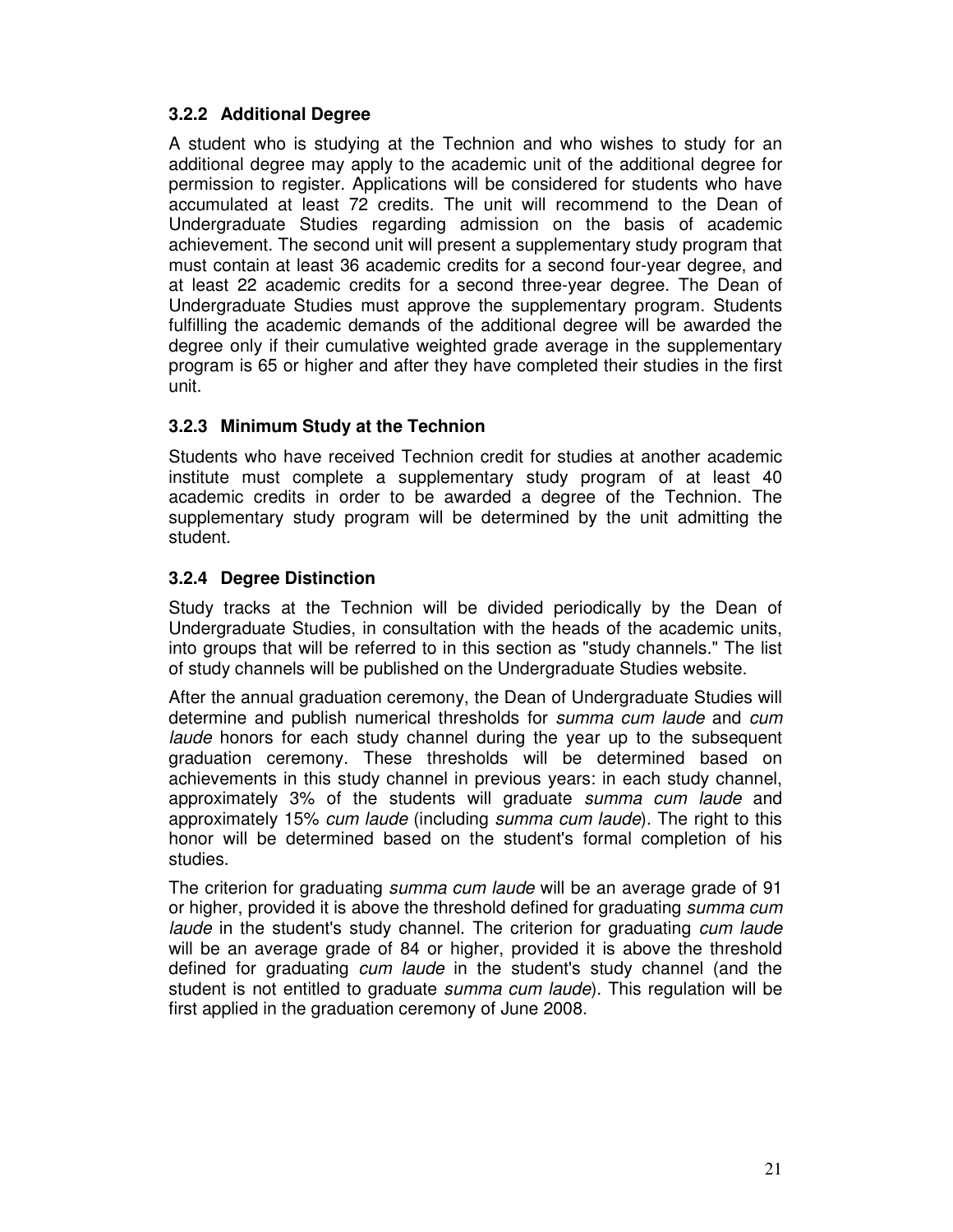## **3.2.5 Completion Dates**

The date of the student's completion of studies is determined by the date when his last grade was received, and will be the first day of the following month. The confirmation of completion is given by the Dean of Undergraduate Studies.

#### **3.2.6 Certificate of Completion**

When all the degree requirements have been met, a student will classify all his courses into those courses required for the degree and those courses that exceed this requirement. The certificate of completion will include all the courses listed as degree courses in ascending order (by course number), as well as the list of all courses not required. If a student repeated a course, only the last time the course was completed will appear on the certificate of completion. (A course that was not completed will not appear on the list. However, if the student had a prior grade, this grade is valid and will appear on the list.)

# **Appendix D: Procedure for Setting Examinations and Grading**

#### **1. General**

- **a.** One of the instructors' tasks is to evaluate the student's academic level. Examinations are one means of accomplishing this. However, instructors are not obligated to give examinations at the end of the semester. When an examination is given, it constitutes an integral part of the course, and, as such, setting the examination is the responsibility of the course instructor.
- **b.** When an instructor decides to give an examination, it is advisable that the examination results be only a reasonable part of the student's grade, and that students' other academic achievements during the semester, such as tutorials, general evaluation, etc., also be taken into account. It is important to minimize, to the greatest extent possible, the pressure placed on students by examinations. An oral examination is permitted (this type of examination is certainly possible for courses with less than 30 students), or where suitable, an instructor may combine an oral examination with questions students answer and then explain verbally. Other recommended examination methods are take-home examinations, which students submit directly to the instructor and at the same time discuss their results, or open-book examinations (with appropriate questions), where the emphasis is more on understanding the concepts than on memorization.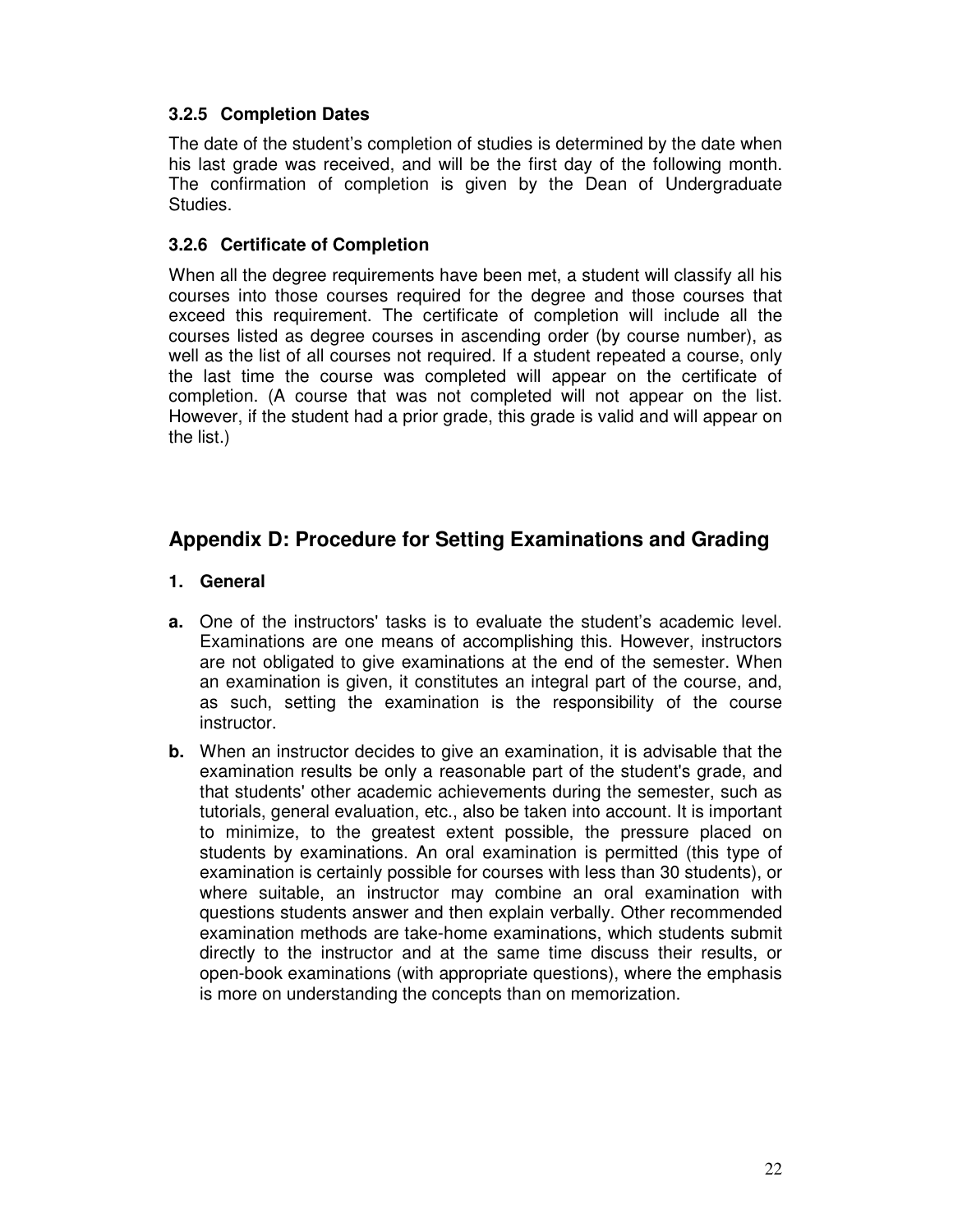- **c.** For every course given by more than one instructor, the head of the academic unit will appoint one instructor who is responsible for the course, as well as for the course examination and grades. If there are a number of instructors teaching the course concurrently, the instructor-in-charge must ensure that the examination is uniform and that the marking system is identical. The instructor-in-charge is the one who approves the grades given by the course instructors and the examination markers.
- **d.** In courses given by more than one instructor to the same students, there will be only one examination in which all of the instructors will present their questions jointly.

#### **2. Preparing the Written Examination**

According to the schedule determined by the Undergraduate Studies Secretariat, an instructor who has decided to give a written examination must prepare the examination. Instructors are advised to consult colleagues who are familiar with the course to ensure that the examination covers the material outlined in the syllabus, that there are no mistakes in the questions, that the questions are formulated clearly and that the average student will have enough time to complete the examination. The instructor must see that the examination is typed and that sufficient copies are supplied, that the examination is kept secret and that it is brought to the exam room. If necessary, the instructor may ask for assistance from the Undergraduate Studies Secretariat in typing the material and making copies while maintaining confidentiality. In that case, a messenger from the Secretariat will bring the examination copies to the exam room.

## **3. Examination Schedule and Location**

- **a.** The examination schedule and location will be designated by the Undergraduate Studies Secretariat after it receives the list of examinations from the unit head. The list will include the duration of the examination, the requested date for the examination, the number of students taking the examination and any other requirements.
- **b.** The Undergraduate Studies Secretariat will inform the heads of the academic units as to the number of examination monitors needed in each room.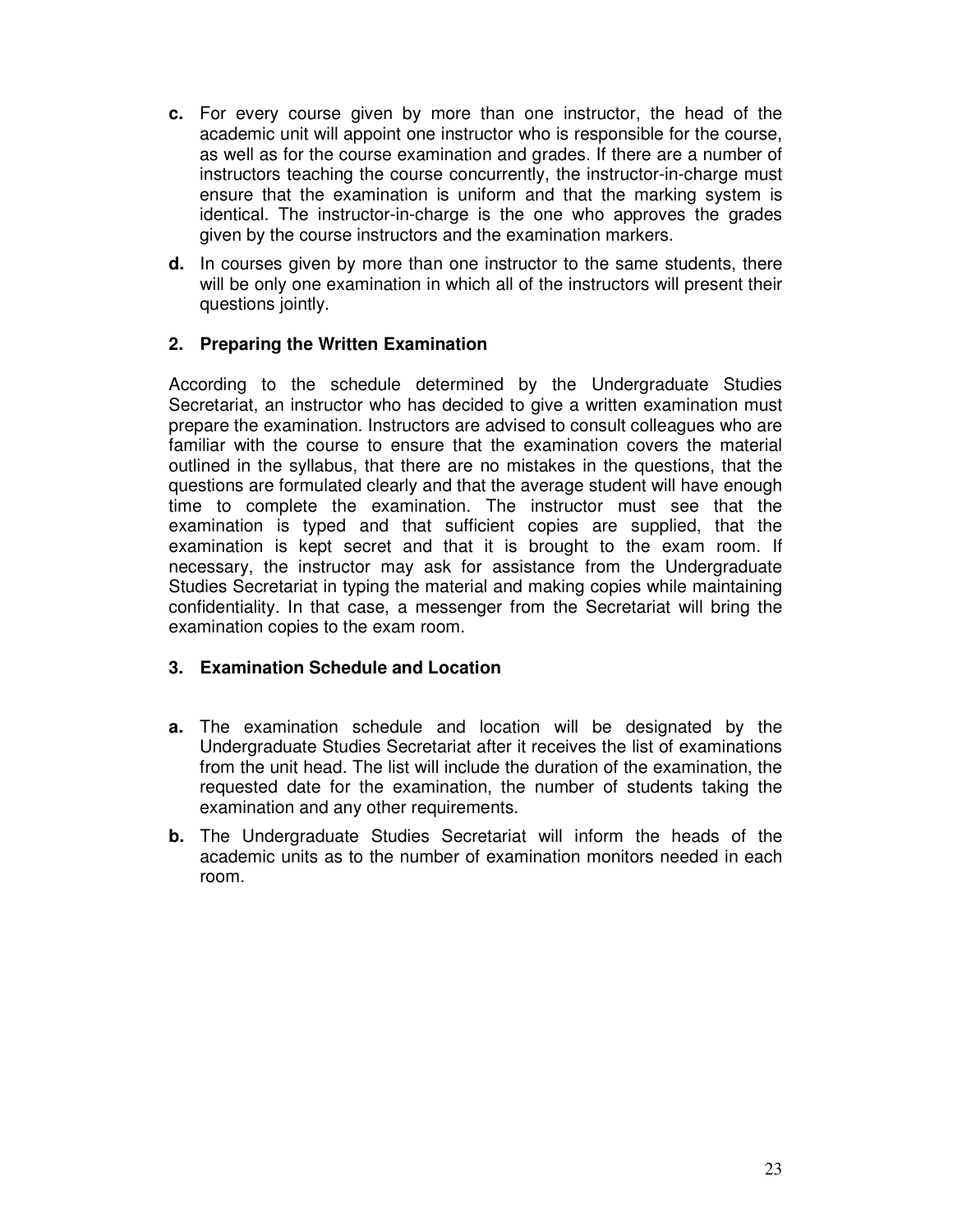#### **4. Monitoring the Examinations**

- **a.** As stated above, the course instructor or instructor-in-charge of the course is responsible for organizing the examination, including all that this entails (preparation, monitoring, checking, marking and submitting the marks to the Undergraduate Studies Secretariat on the designated date). Accordingly, the instructor responsible for the course will monitor the examination (or act as chief monitor, if there are several monitors), and will be present in the exam room (or will rotate among the rooms, if the examination is being held in more than one room) during the entire time the examination is being written. If necessary, the instructor can use as additional monitors other teachers or teaching assistants who have helped teach the course and its tutorials.
- **b.** When additional monitors are necessary, aside from course instructors and their assistants, the unit head will select other monitors from the list of teaching assistants and unit instructors in his unit.
- **c.** Adjunct instructors can monitor examinations only for courses they teach. The remainder of the unit's instructors, teaching assistants and supplementary instructors can also be monitors, as instructed to do so by the unit head.
- **d.** If for any special reason (e.g., a large number of courses given by adjuncts, a small number of academic staff and/or assistants, etc.), the unit head needs additional examination monitors, a request detailing the reasons should be submitted to the Vice President for Academic Affairs by a date specified by the latter. The Undergraduate Studies Secretariat will receive the authorized applications and will supply personnel hired specifically for this purpose.

#### **5. Marking the Examinations and Submitting the Grades**

The instructor is personally responsible for marking the examinations in accordance with the schedule set by the Undergraduate Studies Secretariat (if the instructor was not present during the examination, the examination papers are to be collected and transferred to the Undergraduate Studies Secretariat, which will see to it that the course instructor receives them). The instructor responsible for the course may obtain assistance from the assistant instructors in noting mistakes, but the instructor must give the final grade. If, for technical reasons this is impossible, then marking should be done by a senior instructor who is appointed by the unit head. After marking, the instructor must keep the examination papers for one year. After this period, the examination papers are to be destroyed. The course instructor is personally responsible for submitting the list of student grades for the course to the Undergraduate Studies Secretariat in accordance with the schedule set by the Dean of Undergraduate Studies.